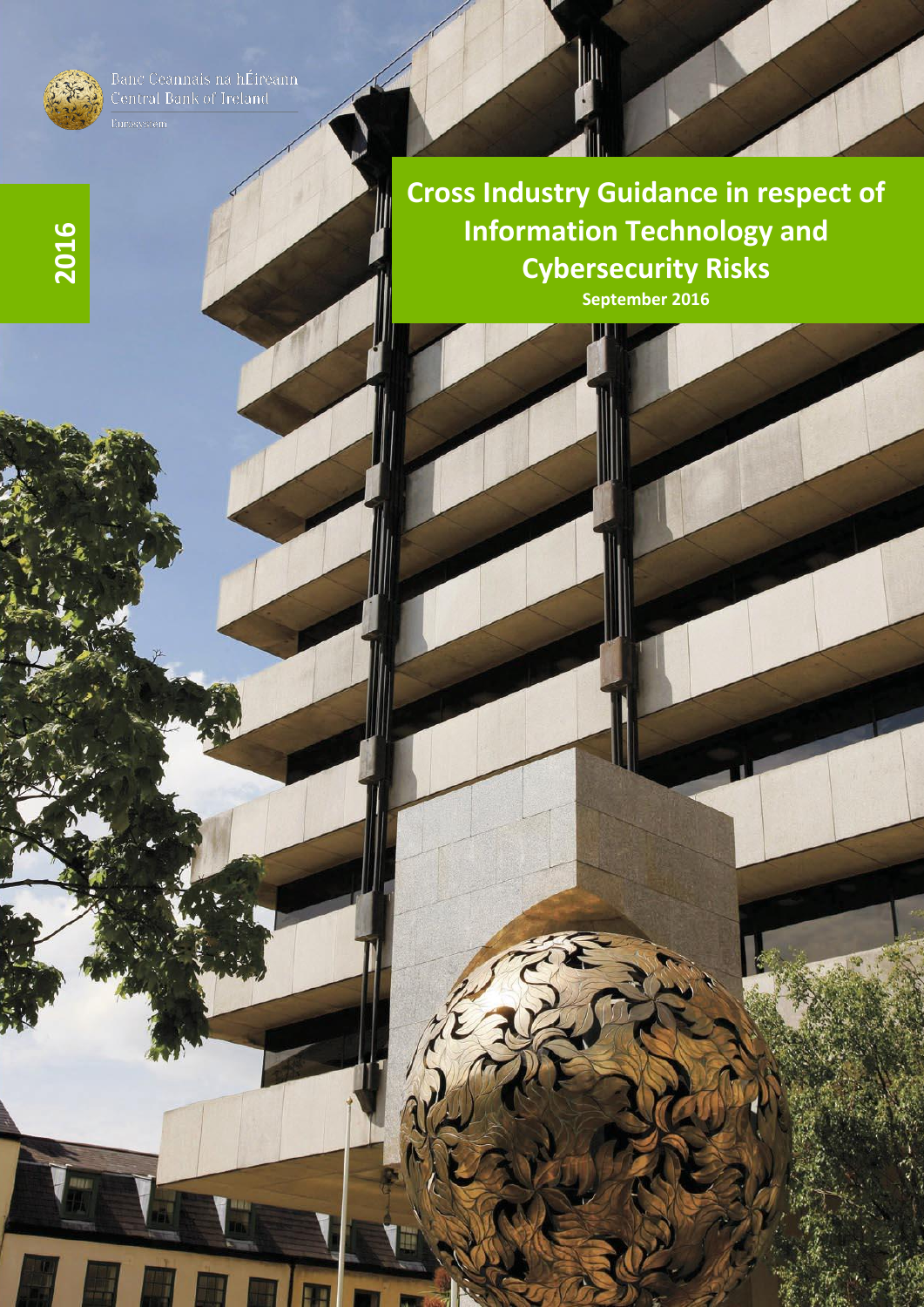# **CONTENTS**

| 1.1 Board of Directors and Senior Management Oversight of IT and Cybersecurity Risks  7 |
|-----------------------------------------------------------------------------------------|
|                                                                                         |
|                                                                                         |
|                                                                                         |
|                                                                                         |
|                                                                                         |
|                                                                                         |
|                                                                                         |
|                                                                                         |
|                                                                                         |

1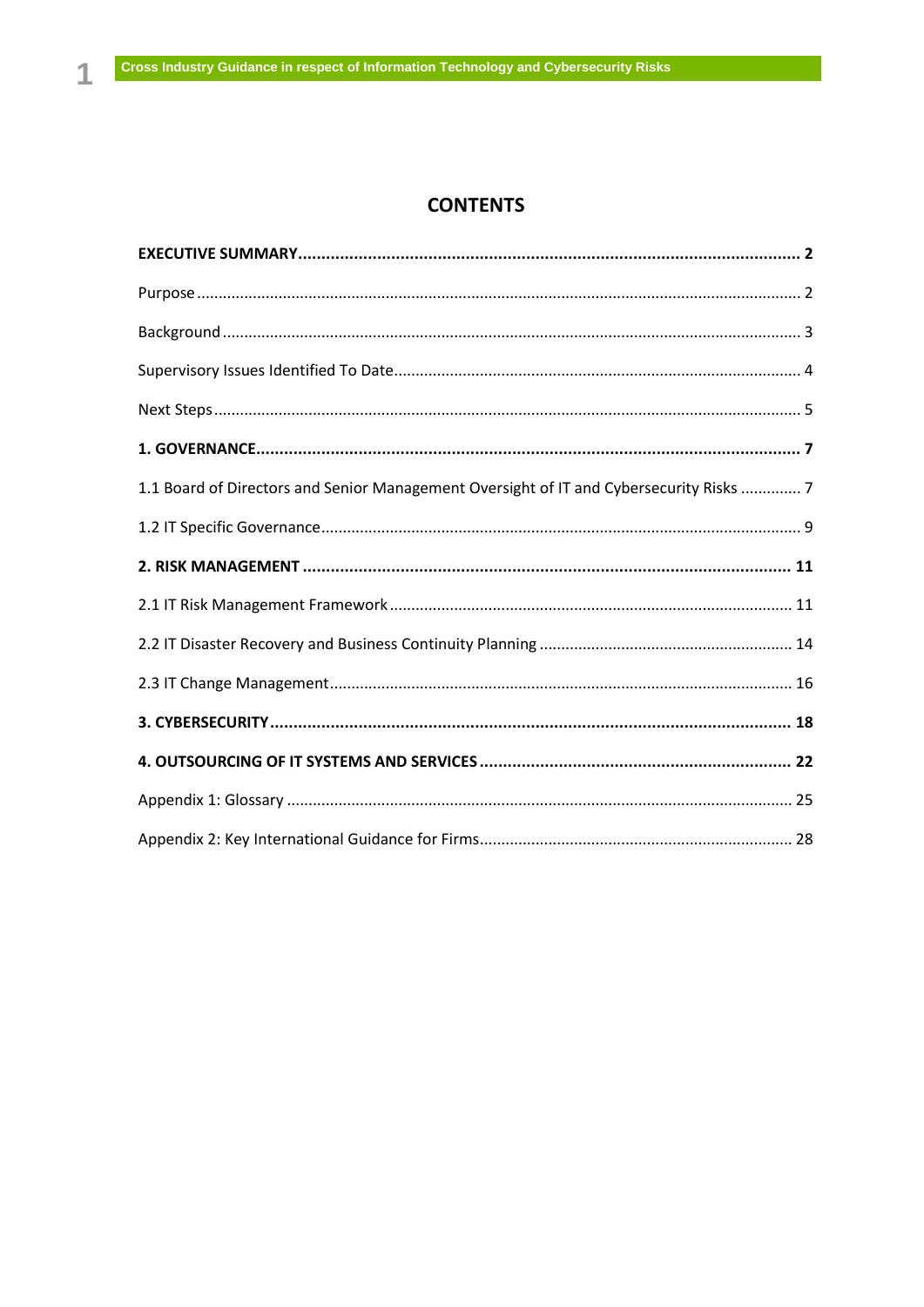#### <span id="page-2-0"></span>**EXECUTIVE SUMMARY**

#### <span id="page-2-1"></span>**Purpose**

This paper sets out the Central Bank of Ireland's ("Central Bank") guidance in relation to information technology ("IT") and cybersecurity governance and risk management by regulated firms in Ireland.

The risks associated with IT and cybersecurity ("IT related risks") are a key concern for the Central Bank given their potential to have serious implications for prudential soundness, consumer protection, financial stability and the reputation of the Irish financial system. Accordingly, the Central Bank expects that the Boards and Senior Management of regulated firms fully recognise their responsibilities in relation to IT and cybersecurity governance and risk management and place these among their top priorities.

This paper also sets out observations that incorporate examples from supervisory work carried out by the Central Bank over the course of 2015 and 2016 to assess IT and cybersecurity related operational, governance and strategic risks in regulated firms. The guidance outlined in this paper sets out the Central Bank's current thinking as to good practices that regulated firms should use to inform the development of effective IT and cybersecurity governance and risk management frameworks. This guidance will inform supervisors' views as to the quality of IT related governance and risk management in regulated firms. Failings in respect of this guidance will inform Central Bank supervisory decisions, including those in respect of risk mitigation programmes.

It is important to note that this paper does not address all aspects of the management of IT and cybersecurity risk but rather focuses on those areas that we deem most pertinent at this time based on our supervisory work to date. No guidance from the Central Bank can cover all risks and necessary actions for all regulated firms. It is management's responsibility to understand the specific IT related risks that the firm faces and to ensure that these are sufficiently mitigated in line with the firm's risk appetite. The Central Bank acknowledges that the relevance and importance of the issues raised in the paper will vary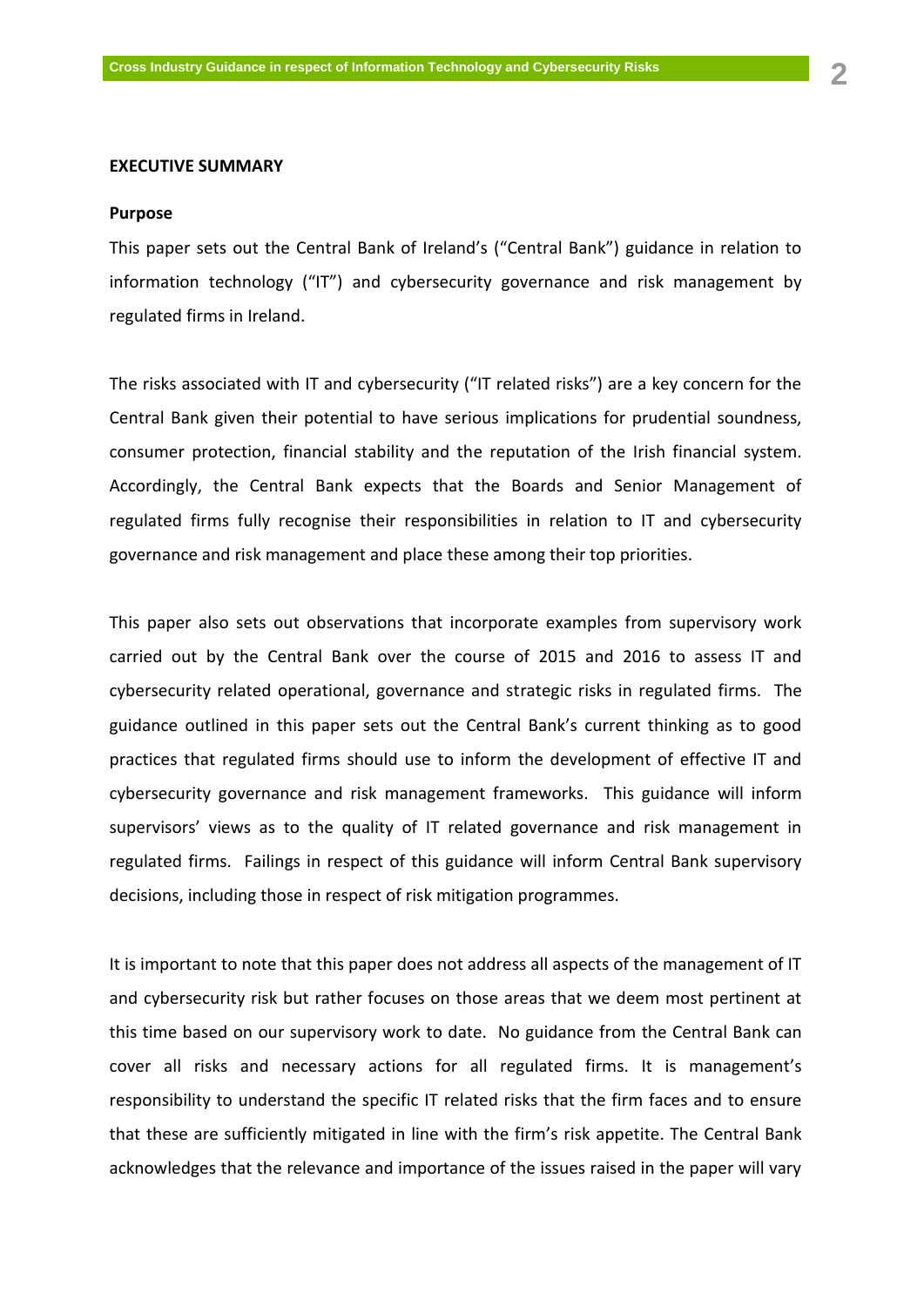according to the business model, size and technological complexity of the institution and the sensitivity and value of its information and data assets.

This paper is not a replacement for and does not supersede the legislation, regulations, guidelines and standards that firms must comply with as part of their regulatory obligations, particularly in the areas of risk management, internal controls and corporate governance. Firms must at all times refer directly to the relevant legislation, regulations, standards and guidance to ascertain its statutory obligations and to ensure that it is taking appropriate steps to mitigate and manage IT and cybersecurity risk.<sup>1</sup>

# <span id="page-3-0"></span>**Background**

The rapid advancement of technology innovations in recent times has fundamentally changed business processes and models in financial firms of all sizes. These advancements have undoubtedly introduced efficiencies and cost savings for firms and their customers. However, these technologies also bring significant risks, as firms become increasingly interconnected and more reliant on complex IT systems and outsourcing service providers to conduct their business and deliver services to customers. In addition, while the adoption of technological innovations has reduced costs and increased efficiencies, it has concurrently provided greater risks for data to be lost, stolen, corrupted or accessed by unauthorised users.

Firms are also increasingly exposed to the risk of cyber-attacks. These have become more sophisticated, more frequent, more targeted and progressively more difficult to detect, with the financial sector one of the most frequently targeted.<sup>2</sup> Cybersecurity has become a risk for all financial firms. The failure of a firm's IT systems can have significant adverse financial, legal, customer and reputational consequences that should not be underestimated. Based on our supervisory experience to date, firms are not implementing sufficiently robust systems and controls and must increase their efforts in developing

 $\overline{a}$ 

 $^{1}$  Some key international guidance in this regard

can be found in the Appendix.

<sup>&</sup>lt;sup>2</sup> The <u>Gemalto Breach Level Index 2015</u> report finds that the financial sector suffered 16% of all reported breaches in 2015, second only to the healthcare sector. The IBM [2016 Cyber Security Intelligence Index](http://www-03.ibm.com/security/data-breach/cyber-security-index.html)  found that the financial sector was the third most attacked industry sector in 2015.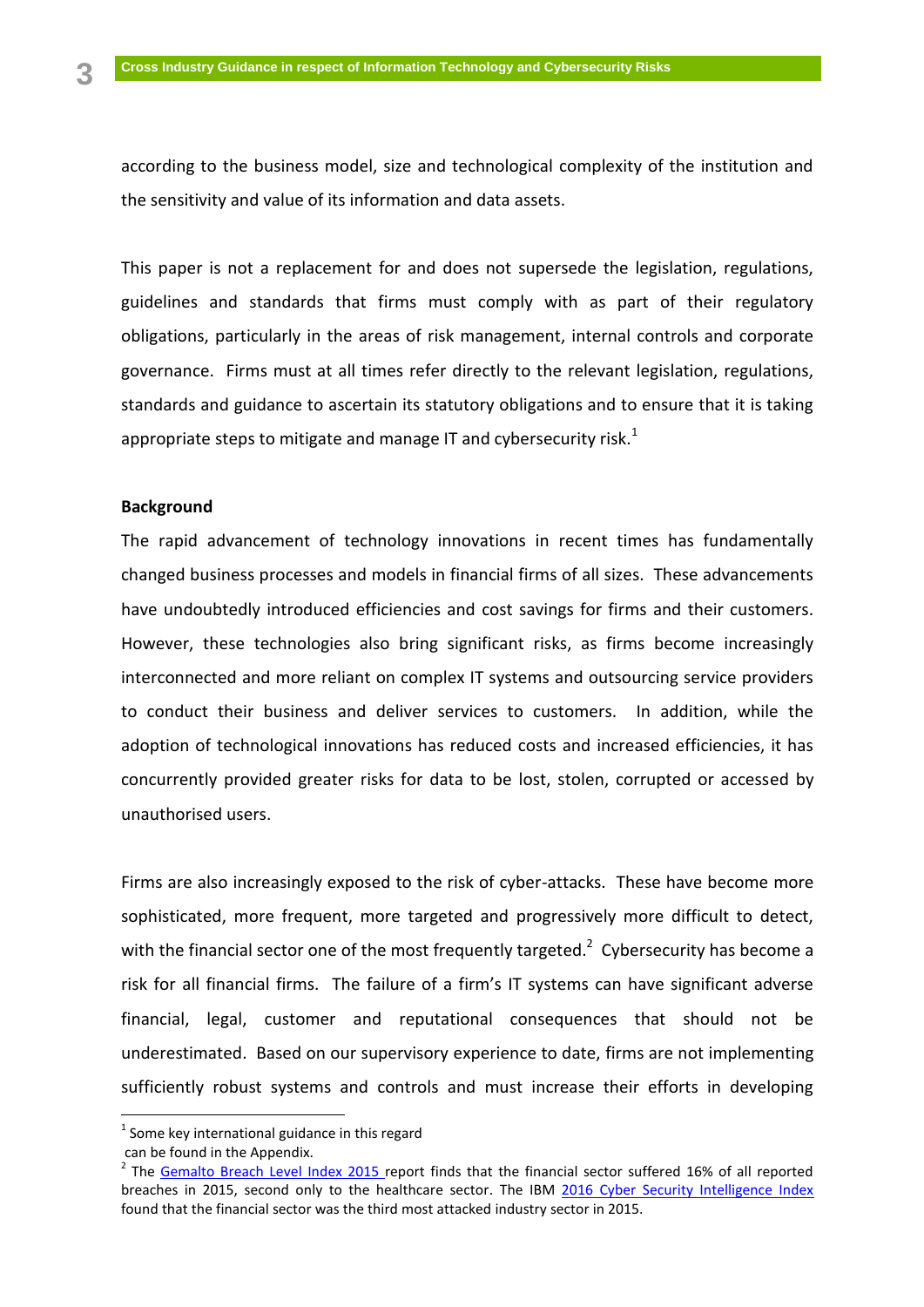resilience to IT failures, including cybersecurity incidents, so that they can minimise the potential impact on their business, reputations and the wider financial system.

Firms in particular must take measures to minimise the risk of consumer detriment due to IT and cybersecurity incidents. When the firm becomes aware of an IT incident that could have a material impact on consumers or on the firm's ability to provide services, minimising customer detriment, the resumption of critical business operations and timely customer communications should be key components of any incident management plan.

Firms should assume that they will be subject to a successful cyber-attack or business interruption. For this reason, the incident management approach needs to deal with cybersecurity threats and resilience to reduce both the probability of occurrence and the impact when it does. With that in mind, IT related risk management must be comprehensive and robust, addressing key risk areas such as business strategy alignment, outsourcing, change management, cybersecurity, disaster recovery and business continuity.

### <span id="page-4-0"></span>**Supervisory Issues Identified To Date**

In recent periods, the Central Bank has strengthened its supervisory capabilities with regard to IT related risks and sharpened its focus on these risk areas. Sector specific work is underway across the Central Bank's supervisory divisions on different aspects of IT and cybersecurity governance and risk management.

Central Bank IT risk specialist supervisors have carried out a number of inspections. These inspections, along with thematic reviews and our ongoing supervisory engagement, have highlighted a number of areas where IT and cybersecurity governance and risk management has fallen short of the expected standards. While not all of the inadequate practices referred to in this paper arose in any one firm, they are representative of those identified across all firms reviewed. The nature and number of inadequate practices identified indicate a lack of prioritisation, awareness and understanding of IT and cyber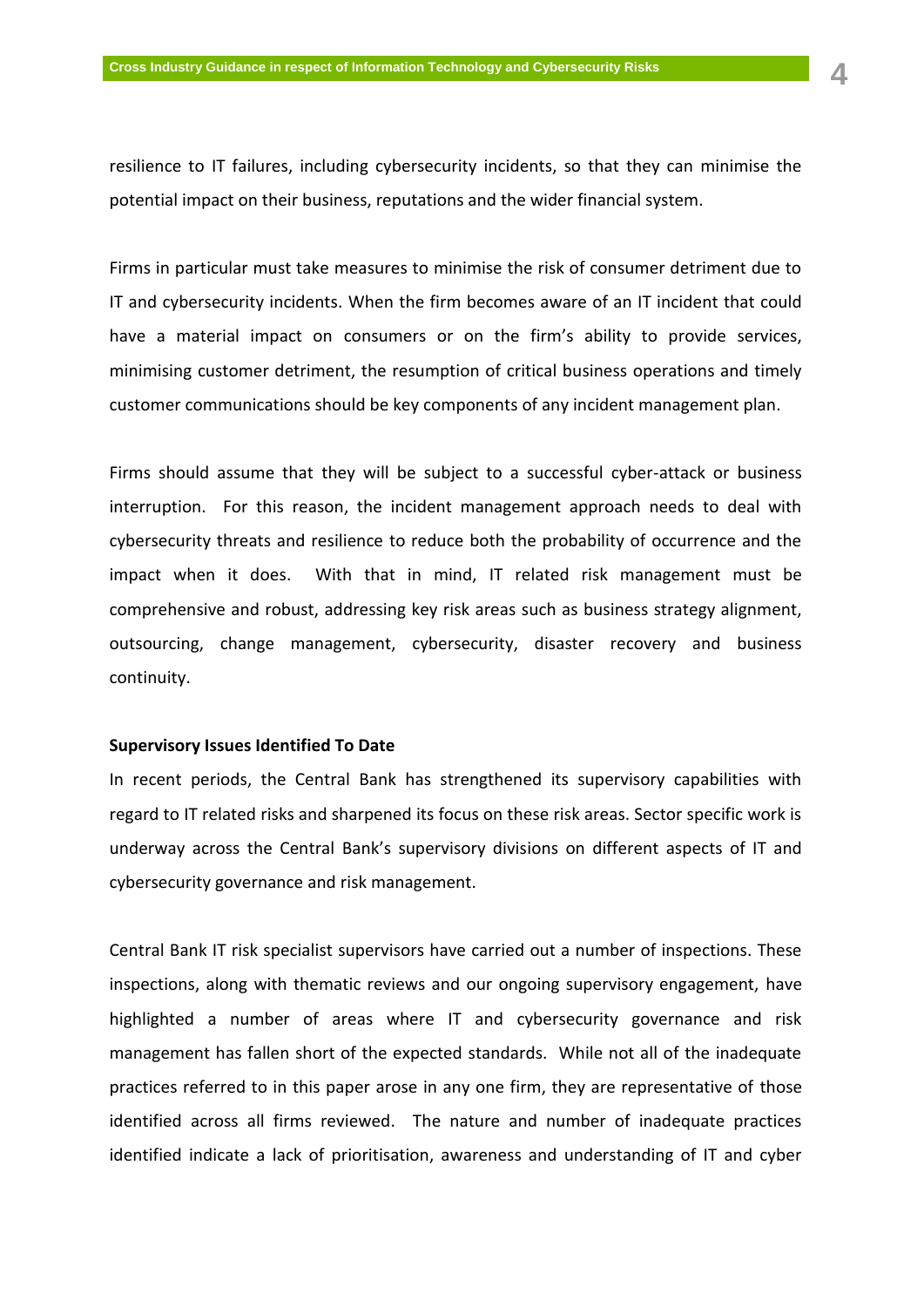security related risks and that more work is required at Board and Senior Management level to ensure that firms are effectively managing these risks.

The following is a summary of these findings, which are set out in more detail later in the paper:

- Alignment between firms' IT strategy and the overall business strategy is weak. IT capabilities are not matched to the business ambitions.
- Firms are not taking a holistic view of IT risks across the business, which results in poor identification, monitoring and mitigation of IT risks.
- Shortcomings in IT risk assessment and identification with many firms not maintaining comprehensive IT risk registers and risk identification being backward rather than forward looking.
- Older technology supporting key business operations and requiring significant resources and/or investment to manage associated risks.
- Non-existent or inadequate data classification frameworks and policies.
- Staff not sufficiently trained on cybersecurity risks.
- Ineffective firewall management/inadequate intrusion detection processes with weak IT security monitoring.
- Deficiencies in governance of IT related outsourcing including a lack of thorough due diligence on prospective service providers, poorly documented/constructed outsourcing agreements and inadequate monitoring of service delivery.
- Inadequate and untested disaster recovery and business continuity plans.

# <span id="page-5-0"></span>**Next Steps**

The Central Bank's supervisory oversight of IT and cybersecurity related risks will continue to intensify in future engagements with firms. This supervisory engagement will be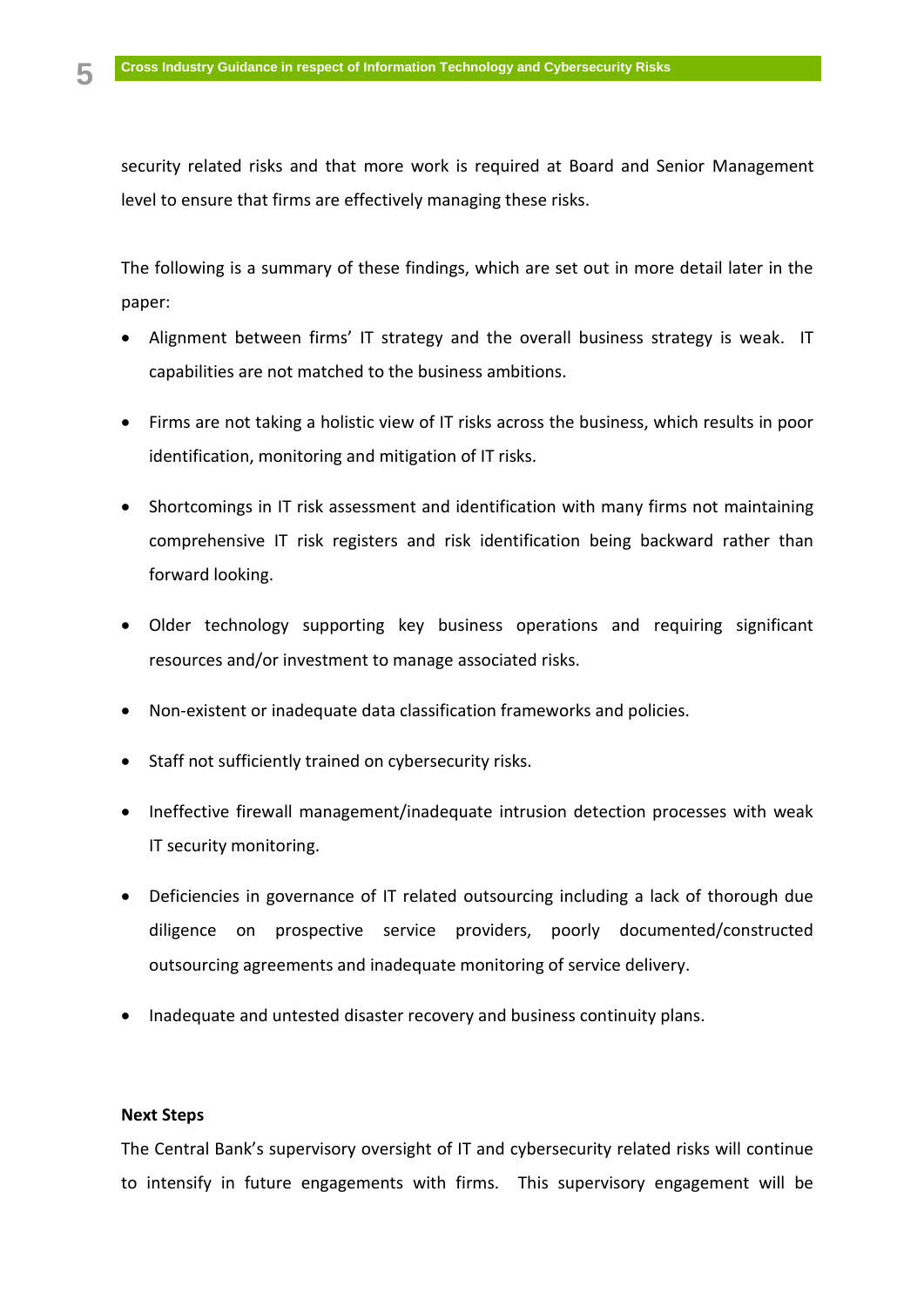informed by the issues raised and guidance outlined in this paper and supervisors will

discuss with firms their progress in understanding and addressing these issues. Firms should consider the issues outlined in this paper when reviewing their existing IT related governance and risk management arrangements and use this guidance to inform future development of their IT risk management frameworks.

This paper sets out the Central Bank's current thinking and guidance in relation to IT and cybersecurity governance and risk management. Our thinking will continue to evolve as our knowledge of these areas deepens through supervisory engagement and policy formulation. The Central Bank will continue to engage in open dialogue with firms and industry stakeholders in order to inform future policy development in this area.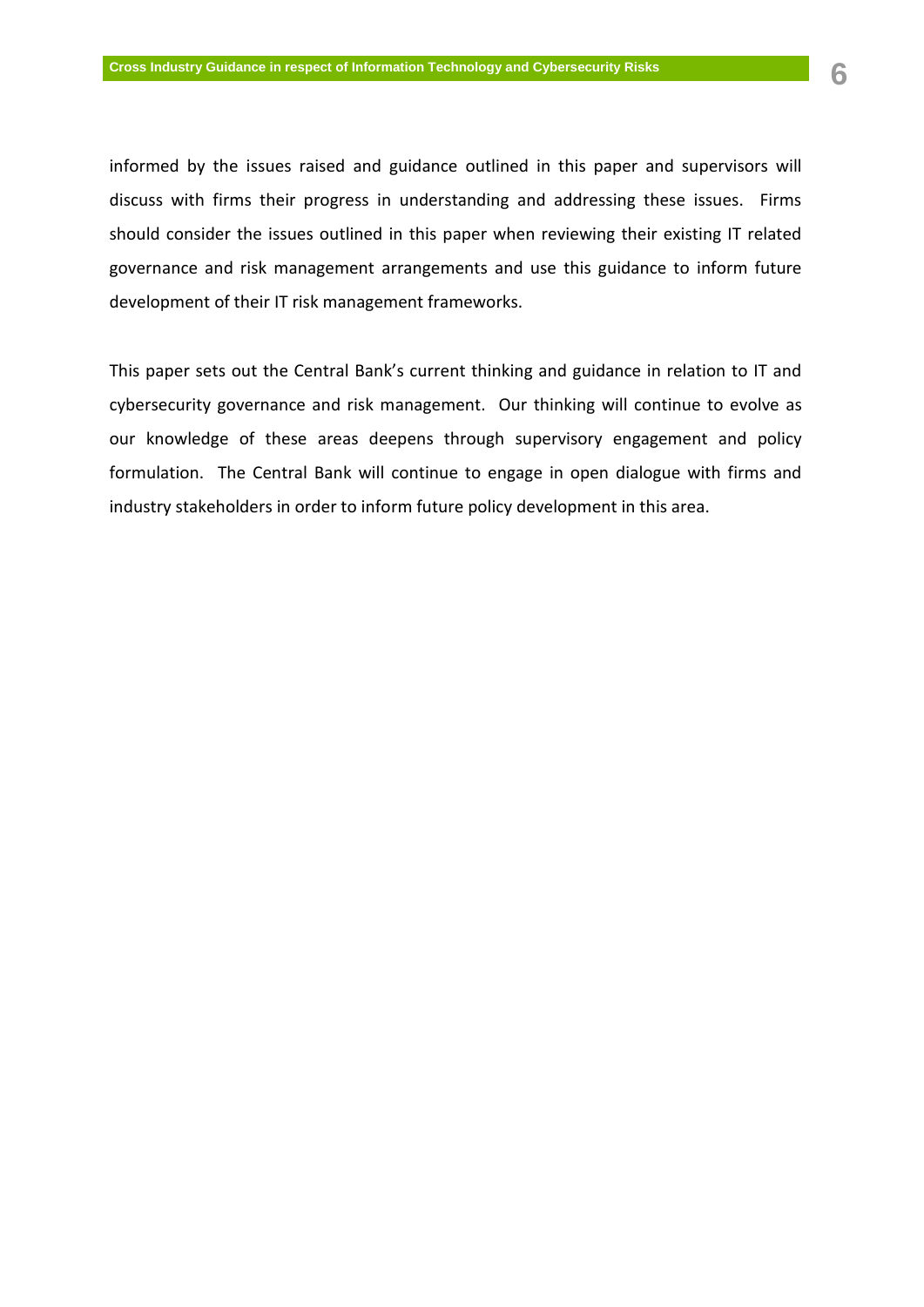# <span id="page-7-0"></span>**1. GOVERNANCE**

 $\overline{a}$ 

# <span id="page-7-1"></span>**1.1 Board of Directors and Senior Management Oversight of IT and Cybersecurity Risks**

The Board of Directors (the "Board") and Senior Management are responsible for setting and overseeing the firm's business strategy and risk appetite and should ensure that IT risk<sup>3</sup> is considered in this context. In addition, Senior Management is responsible for the effective implementation of the firm's business and IT strategies. For the vast majority of financial firms, IT is a core enabler of the business with most if not all of the critical business functions supported by IT. As such, it is important that the IT strategy is comprehensive and aligned with the overall business strategy so that it can deliver on objectives to support the current and future strategic direction of the firm. The firm's IT risk management framework should be comprehensive and is fundamental to facilitating an effective assessment of the IT risks to business operations as well as improved decisionmaking when dealing with risks that could affect critical business operations. Robust oversight and engagement on IT matters at the Board and Senior Management level has a leading role in promoting an IT and security risk conscious culture within the firm. Setting the right 'tone from the top' is a crucial element in fostering a robust IT risk management culture.

In assessing the quality of Board and Senior Management oversight of IT risks, the Central Bank has identified a number of inadequate practices, including:

- Insufficient alignment between the IT and business strategies. In some cases, this resulted in inadequate capabilities of the IT infrastructure to support the strategic business objectives of the firm.
- The IT strategy is not sufficiently comprehensive or detailed, omitting key elements such as future software and hardware requirements and planning for new functionality requirements.

 $3$  For the remaining sections of this paper, the term "IT risk" will refer to IT risks including cybersecurity risks, unless expressly noted otherwise.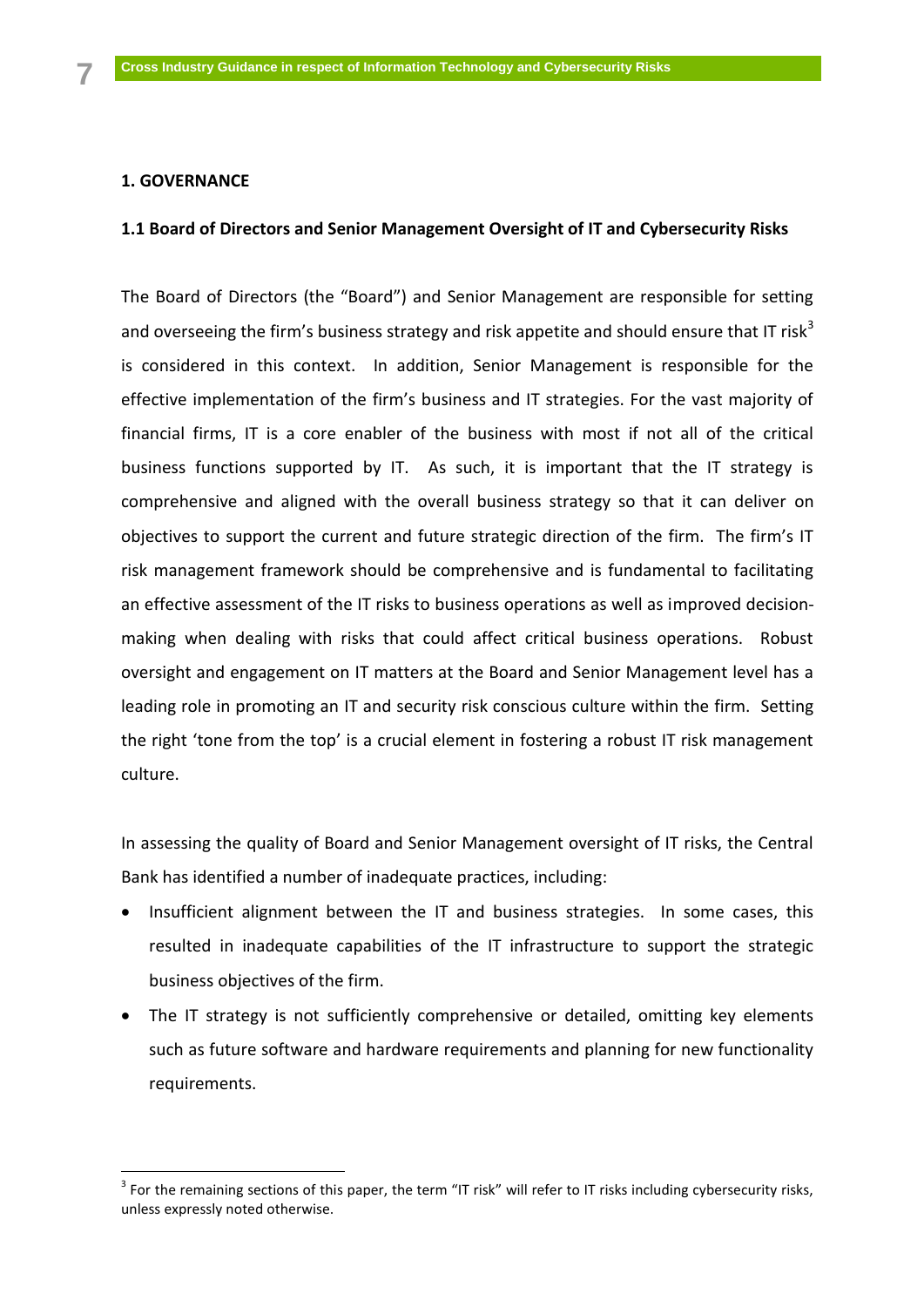• The quality and/or frequency of IT related reporting to the Board is highly variable and in many cases, deficient. In general, the Board and Senior Management are not being sufficiently informed about the operational risk profile of the firm, including IT and cybersecurity risks.

With regard to the quality of Board and Senior Management oversight of IT risks, the Central Bank expects that:

- 1. Firms develop and document a Board approved comprehensive IT strategy that is aligned with the overall business strategy. IT strategy objectives should include maintaining the capacity to effectively anticipate, detect and recover from cybersecurity attacks on the firm so as to ensure overall IT resilience.
- 2. Sufficient resources are allocated to execute the business-aligned IT strategy, including an adequate IT budget, staff levels and relevant expertise. There is a plan in place to identify and address any resourcing and capability gaps that would obstruct the achievement of the wider strategic objectives, including those relating to the execution of change management on a present and forward-looking basis.
- 3. Firms have in place a well-defined, comprehensive and functioning IT risk management framework that enhances the level of oversight and also provides clarity and gives assurance to the Board regarding the management of IT risk within the firm.
- 4. The Board receives updates on key IT issues including major IT projects, IT priorities and significant IT incidents as well as regular reports on key IT risks. Where these reports deal with IT risks which fall outside the firm's risk appetite, they should include plans to mitigate those risks.
- 5. The Board as a whole and Senior Management possess sufficient knowledge and understanding of the IT related risks facing the firm and take steps to ensure that these risks are well understood and properly managed throughout the firm and can demonstrate this to supervisors.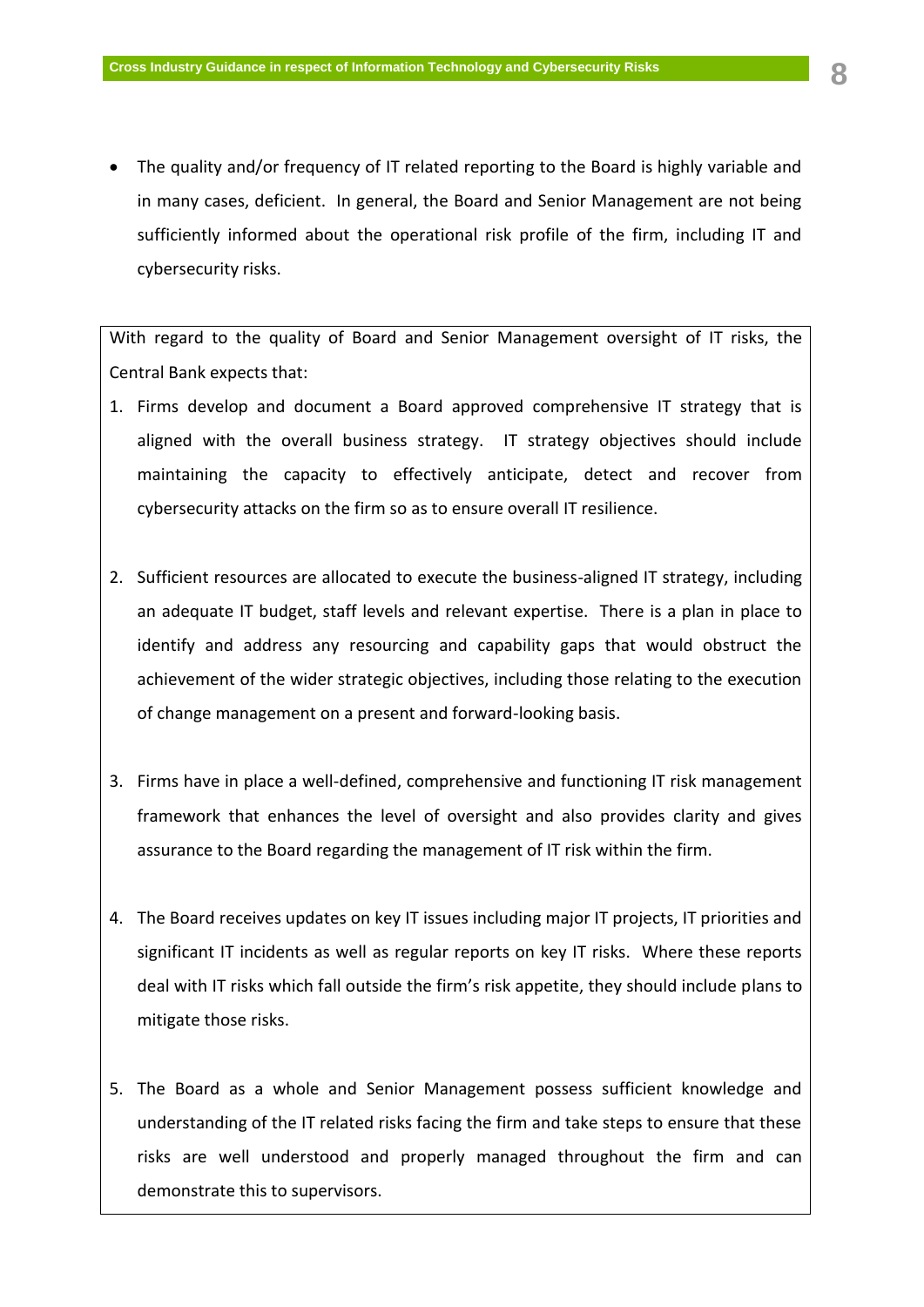# <span id="page-9-0"></span>**1.2 IT Specific Governance**

Firms are required to put in place effective structures to manage IT related risks that are appropriate for the business model, size and technological complexity of the firm and the sensitivity and value of its information and data assets.

In assessing the IT governance structures in place, the Central Bank has identified a number of inadequate practices, including:

- Failure to perform reviews and updates to IT related policies on a sufficiently regular basis.
- Failure to perform a substantive review of the IT policies, with the approach, in some instances, being akin to a 'tick-box' exercise.
- The use of generic IT policy documents that are insufficiently tailored to the firm's circumstances.
- The role of the Operational Risk function as the second line of defence is not clearly defined.
- Older systems supporting key business applications in some firms make the production of key management information used by decision makers more time consuming and potentially subject to error. Many of these older systems require significant maintenance, while the skills needed to maintain them are becoming increasingly scarce.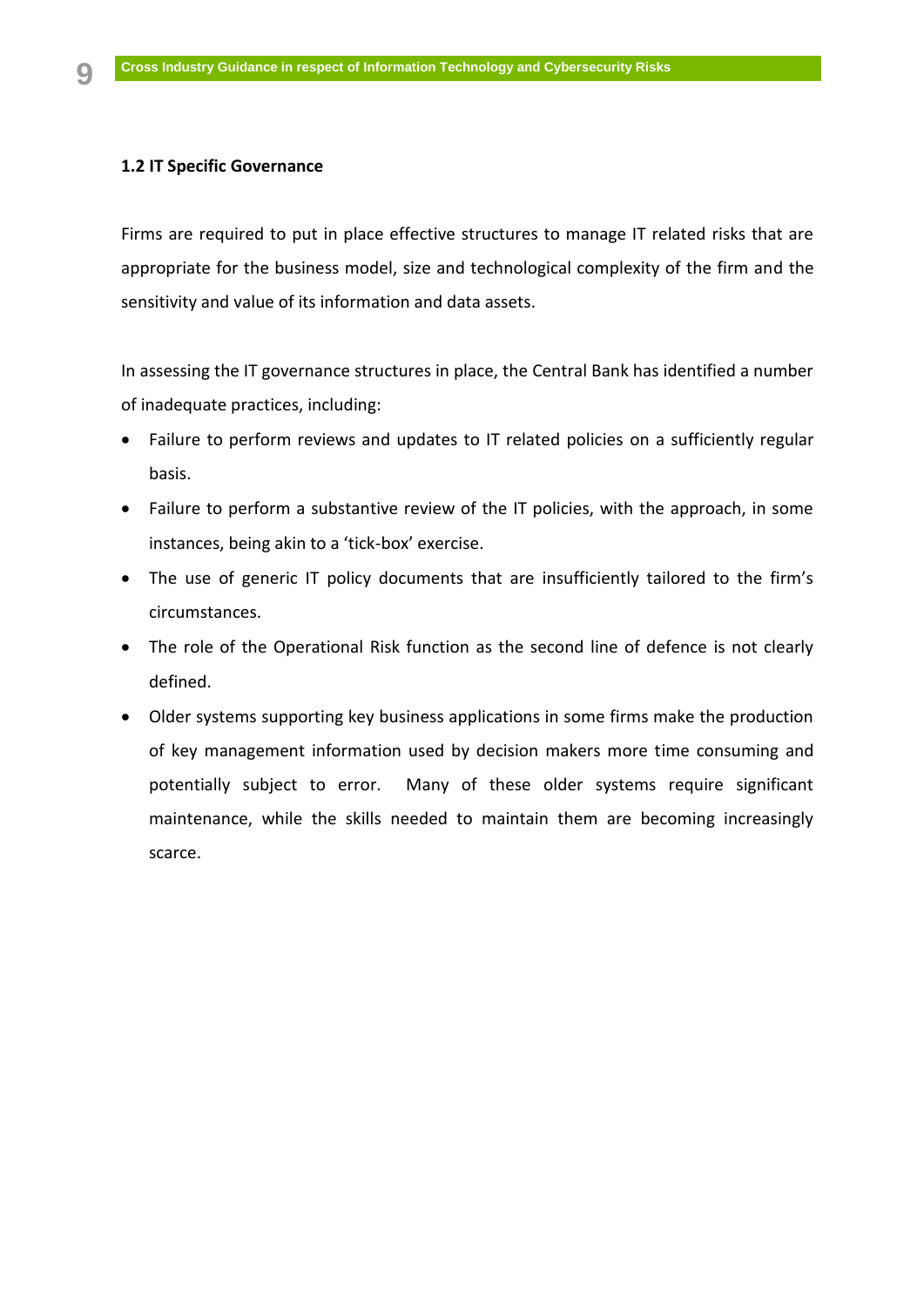With regard to the IT governance arrangements in place, the Central Bank expects that:

- 1. Firms have a sufficiently robust IT governance structure in place to facilitate effective oversight of the management of IT risks, taking into consideration the nature, scale and complexity of the business operations of the firm.
- 2. Documented policies, standards and procedures which address the identification, monitoring, mitigation and reporting of the firm's IT related risks are in place. These should be regularly reviewed and updated to reflect changes in the internal IT operating environment and the external security environment.
- 3. The roles and responsibilities in managing IT risks, including in emergency or crisis decision-making, are clearly defined, documented and communicated to relevant staff. A clearly defined role(s) is established, at a sufficiently senior position within the firm, which is responsible for IT and cybersecurity matters.
- 4. Firms which are part of a larger multinational group ensure that group driven IT strategies and governance documents are appropriately tailored from a regulatory and operational perspective for the Irish firm.
- 5. The governance structure provides for independent assurance on the effectiveness of the IT risk management, internal controls and governance processes within the firm.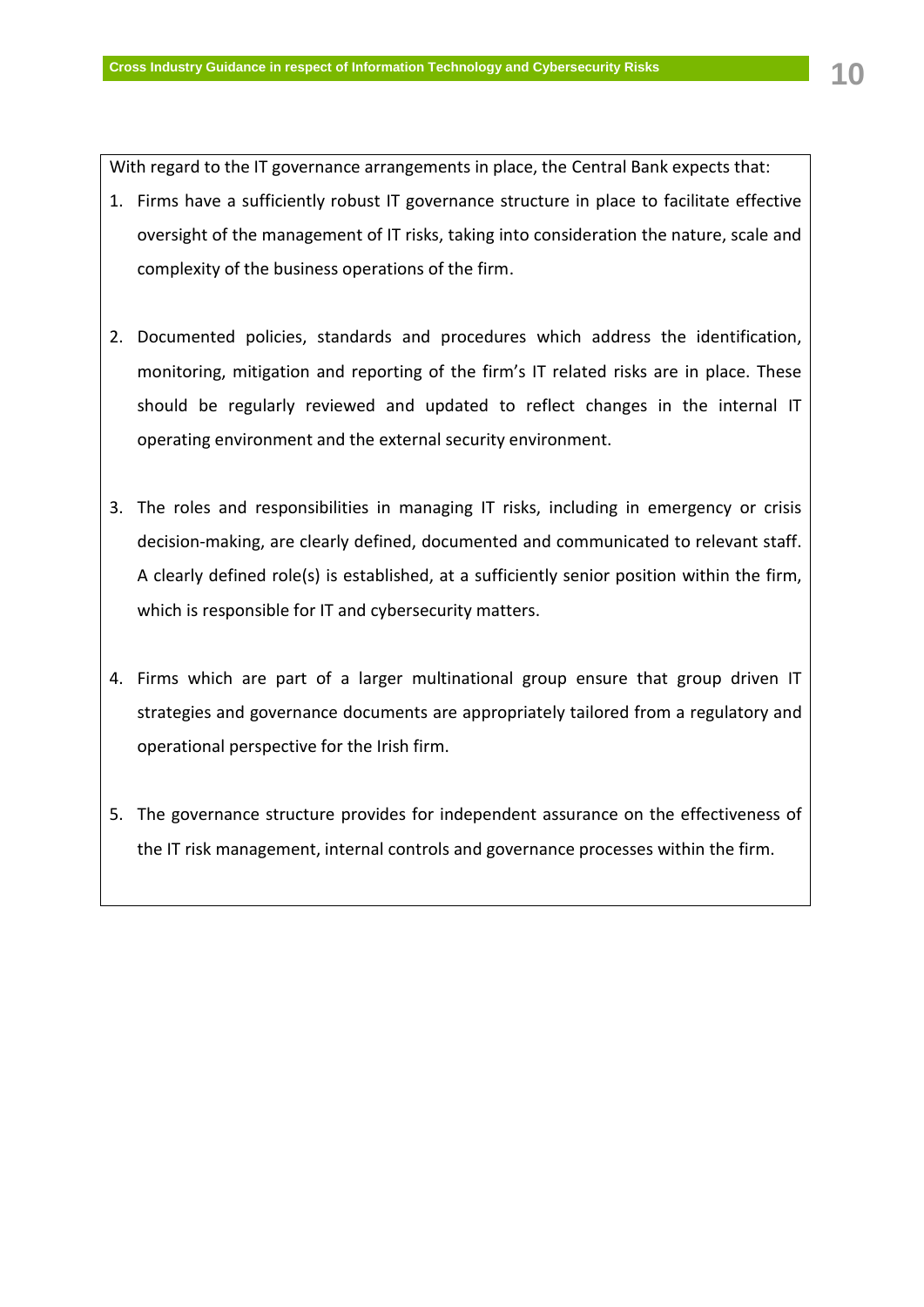### <span id="page-11-0"></span>**2. RISK MANAGEMENT**

### <span id="page-11-1"></span>**2.1 IT Risk Management Framework**

The IT risk management framework should be an integral component of the overall operational risk management framework, which in turn forms part of the enterprise wide framework. The framework should be comprehensive and facilitate effective assessment of the IT related risks specific to the firm. IT risk management should be continuous and proactive, requiring oversight, not only of the technology, but also of the people and the processes that use and support the technology. Firms can mitigate the impact of IT incidents by having well developed and tested incident handling plans and processes in place.

The Central Bank has identified a number of inadequate practices in place around the management of IT related risk, including:

- The IT risk assessment and risk identification process is insufficiently robust. It is often event or incident driven and lacks forward-looking assessments of new or emerging risks.
- IT risk registers are not established, or where they do exist, they are not sufficiently comprehensive and are not current.
- Inadequate monitoring of IT risk registers (where these are in place) with risk mitigation frequently slow or non-existent due to resource or funding constraints.
- In larger groups where multiple risk assessment tools are used, they are frequently not aligned. This impedes the firm from having a holistic view over IT risks across the firm.
- Weak IT asset management processes and poor quality, or non-existent, inventory of IT assets in operation. As a result, firms are not fully aware of all the hardware, software and data assets on their networks and, as such, cannot assess the associated risks in a holistic manner.
- Data classification frameworks and policies are not established or, where they do exist, are not adequately designed or implemented. The data dictionaries that did exist often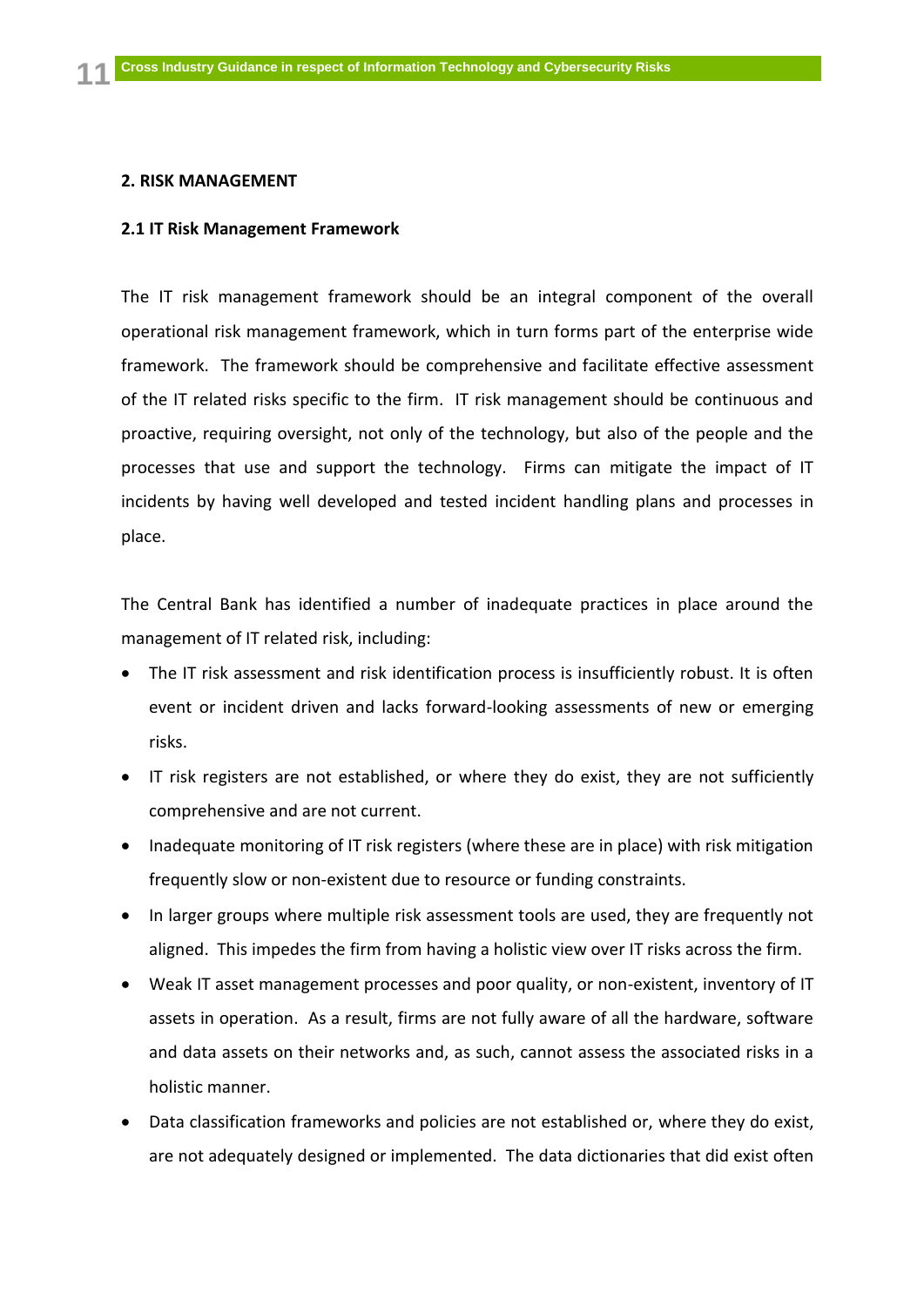focussed only on a particular application with no holistic view of all systems or even of all key systems.

 The maturity of IT incident management differs greatly between firms. Even those with good incident management processes are more reactive than proactive in their management of the risks.

With regard to IT risk management, the Central Bank expects that:

- 1. Firms develop, implement, maintain and communicate an appropriate IT Risk Management ("ITRM") framework. The ITRM framework should:
	- $\circ$  facilitate a comprehensive view of the IT risks including a clear line of sight of the links and dependencies between people, business processes and the IT systems and assets that support those people and processes;
	- o encompass risk identification, assessment and monitoring, the design and implementation of risk mitigation and recovery strategies and the testing of their effectiveness; and
	- $\circ$  set out staff and senior management responsibilities and accountabilities.
- 2. Relevant best practices and internationally adopted frameworks for IT risk management are considered, and incorporated as appropriate, in the development of the ITRM framework.<sup>4</sup>
- 3. IT risk assessments are conducted at regular intervals. Assessments are comprehensive, consider internal and external sources of risk, and have appropriate parameters for evaluating and prioritising risk such as risk likelihood and potential impact on the business operations of the firm.

1

<sup>&</sup>lt;sup>4</sup> There are many such standards in use but some of the more widely adopted standards for overall IT governance include the IT Infrastructure Library (ITIL) and Control Objectives for IT (CoBIT). The ISO/IEC27001 and ISO/IEC27002 and the National Institute of Standards and Technology (NIST) 800 series focus specifically on information security. These are the industry standards, inter-alia, that will inform and shape the Central Bank's supervisory and inspections approach to IT and IT Risk (Information Security/Cybersecurity) management.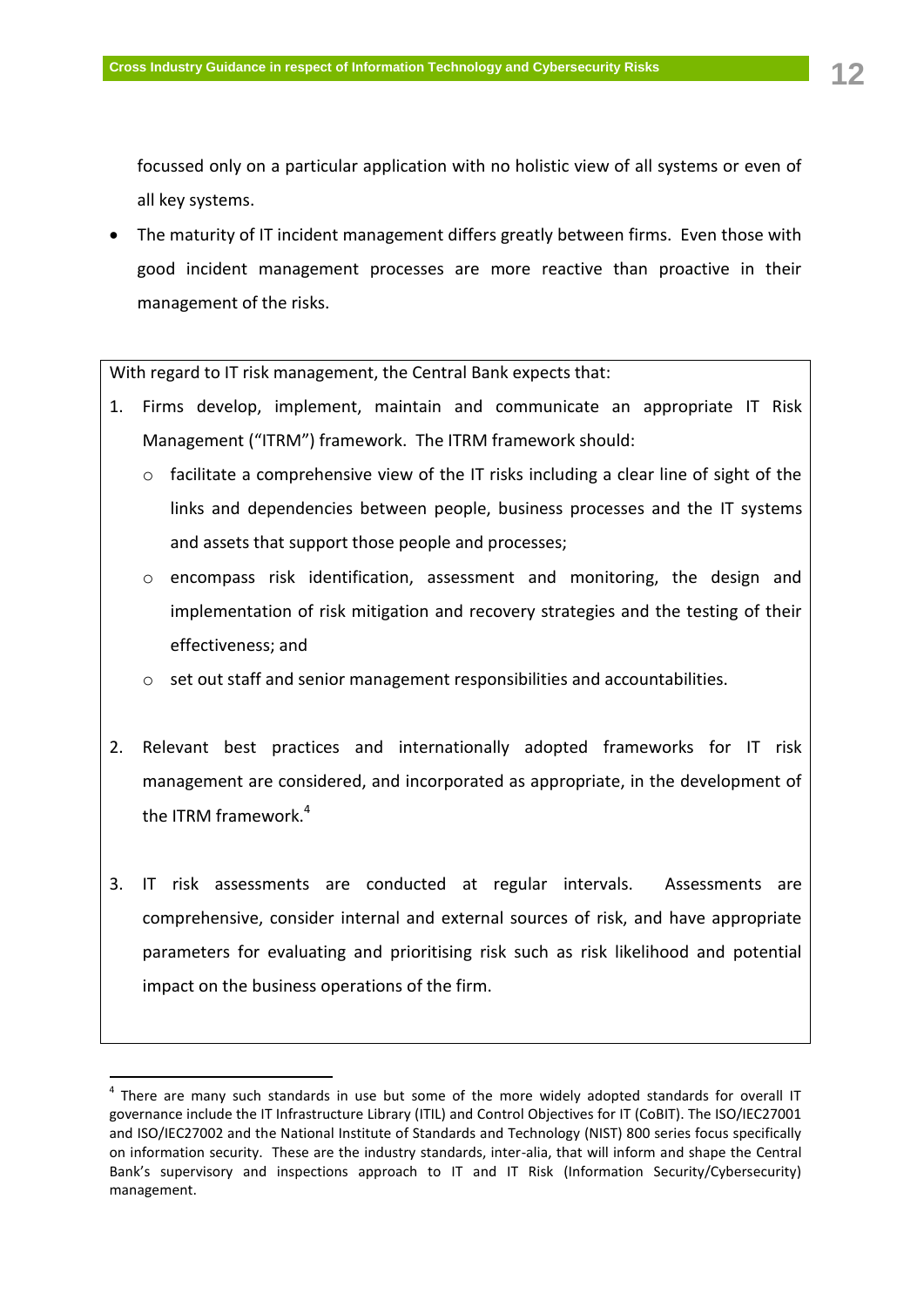- 4. The firm can demonstrate that it has assessed the risks associated with the continued maintenance of older ("legacy") systems and that appropriate controls are implemented to effectively manage the risks associated with older IT infrastructure. Where legacy systems support critical business operations, firms have a strategy in place to deal with ageing infrastructure including assessing where additional investment is required or whether to transition to next generation capabilities over time.
- 5. A thorough inventory of IT assets, classified by business criticality, is established and maintained. A process (Business Impact Analysis) is in place to regularly assess the business criticality of IT assets, even in cases where it may transpire that there are no IT business critical assets.
- 6. An up-to-date list of identified IT risks (often referred to as the "IT risk register") is developed and maintained, wherein the risks are prioritised and described in sufficient detail so as to be clearly understood by the firm, enabling their proactive management.
- 7. Adequate management processes and plans for IT incident detection, notification and escalation are developed by firms. Appropriate recovery and resumption objectives are developed to prepare for when incidents occur and reducing impact when they do, with prioritisation given to the recovery and resumption of critical functions.
- 8. The firm notifies the Central Bank when it becomes aware of an IT incident that could have a significant and adverse effect on the firm's ability to provide adequate services to its customers, its reputation or financial condition.
- 9. Processes are developed, implemented and maintained to ensure that data is appropriately classified and that critical or sensitive data is correctly identified and adequately safeguarded.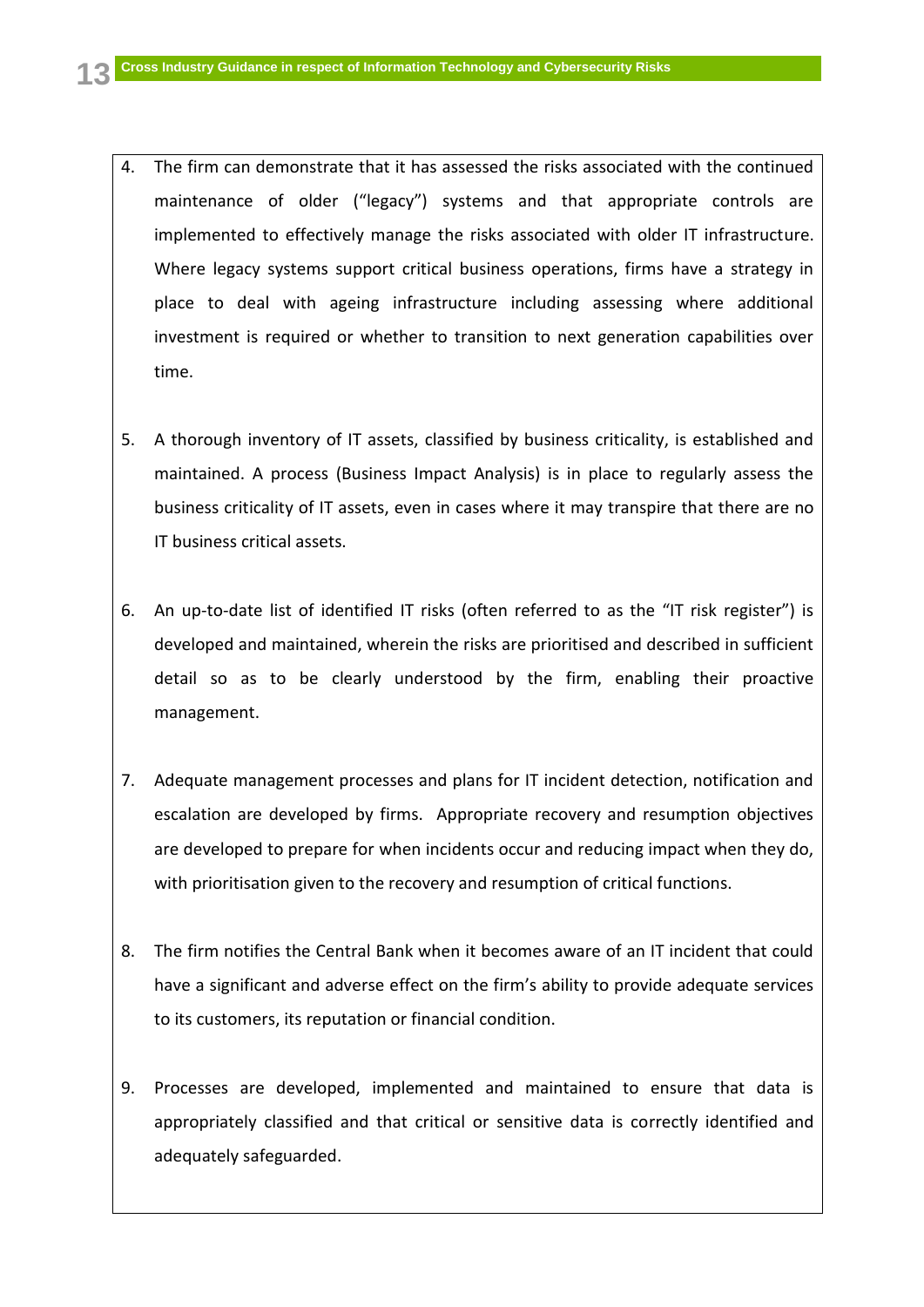10. The effectiveness of IT controls is subject to periodic independent review and, where warranted given the nature and scale of the firm, penetration testing is carried out. Such reviews are conducted by individuals with appropriate IT audit expertise and details of the key findings and associated implications are provided to the Board. Weaknesses identified in the control environment must be remediated in a timely manner.

#### <span id="page-14-0"></span>**2.2 IT Disaster Recovery and Business Continuity Planning**

The high reliance on IT for critical business operations and services exposes firms to the risk of severe business interruption should a disruptive event or emergency occur. A severe business interruption has the potential to damage the firm's reputation and cause it to incur financial loss as well as adversely affecting its counterparties and customers. Firms' disaster recovery and business continuity planning should encompass the recovery, resumption and maintenance of all aspects of the business. Periodic and comprehensive testing of these plans is essential to build preparedness in effectively handling a disruptive event.

In reviewing IT disaster recovery and business continuity planning arrangements, the Central Bank found a number of inadequate practices in place, such as:

- Failure to conduct or regularly refresh the Business Impact Analysis.
- Inadequate and/or infrequent testing of disaster recovery ("DR") and business continuity ("BC") plans and failure to inform the Board of the outcomes of this testing.
- Inadequate prioritisation of critical business operations in BC plans. Some plans were overly focussed on recovering the full IT system with little or no prioritisation of critical business operations.
- Failure to perform regular backup and restore tests to verify the restore capabilities for critical systems.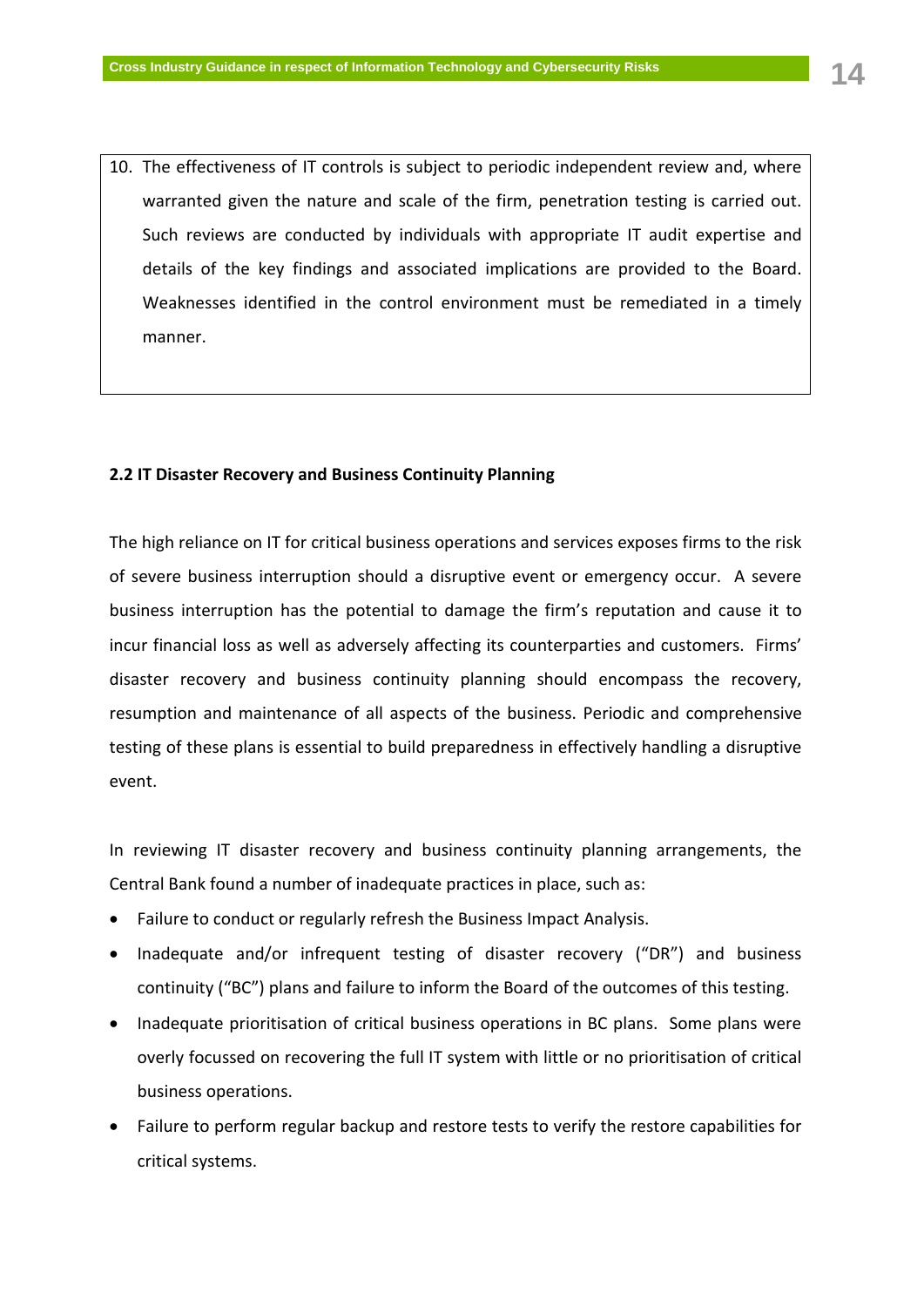With regard to IT disaster recovery and business continuity planning, the Central Bank expects that:

- 1. Sufficient resources are provided to support effective DR and BC planning, testing and execution.
- 2. Documented Business Impact Analysis with complete end-to-end reviews of business critical processes showing the impacted resources, business processes and their interdependencies is conducted.
- 3. Firms consider a range of plausible event and disaster scenarios, including cybersecurity events in DR and BC planning.
- 4. A documented DR plan is in place that enables the firm to recover from and resume services in the event of a disaster or emergency situation. The plan includes details of targeted recovery timeframes.
- 5. A documented BC plan is in place that enables the firm to maintain IT and business operations and services in the event of a disruption. For critical systems and dependent services, firms should have a level of availability commensurate with the criticality of these services and ensure that 24/7 support capabilities are in place.
- 6. Firms have a documented back-up strategy for critical data and conduct regular backup and restore tests to verify the restore capabilities for critical systems.
- 7. DR and BC plans are tested periodically, as appropriate for the firm. The level of testing, ranging from walkthrough to 24/7 operations, is commensurate with the firm's dependency on IT or other critical infrastructure. Plans are also regularly reviewed (at least annually) and updated to reflect changes in the firm's operating environment and to incorporate lessons learned from testing.
- 8. The Board receives updates on the scenarios considered and the development and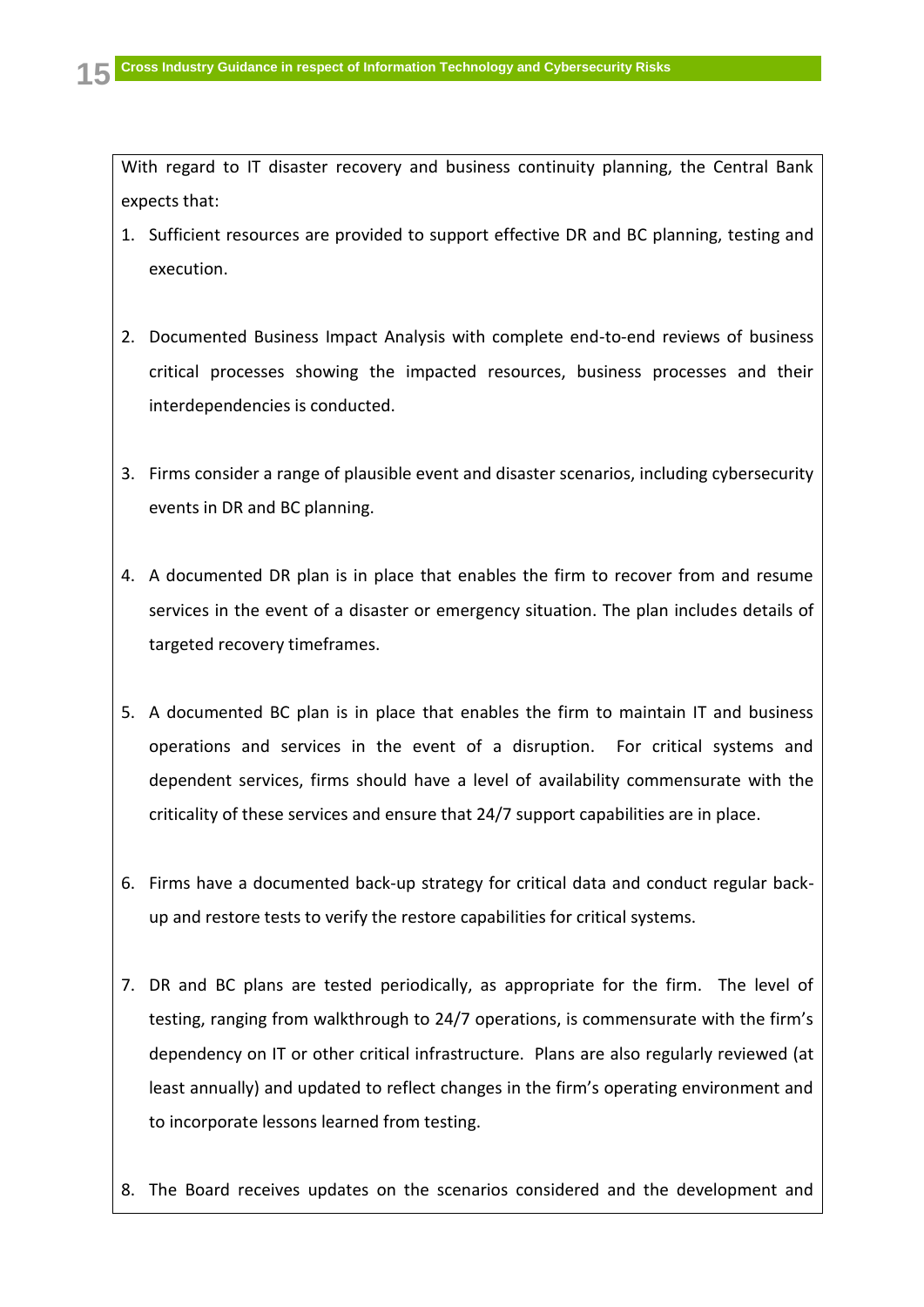testing of DR and BC plans and understands what the objectives of these are in terms of maintaining availability of critical IT systems and business operations.

# <span id="page-16-0"></span>**2.3 IT Change Management**

Firms should have adequate processes in place to manage change involving hardware, communications equipment and software, system software and all documentation and procedures associated with the development, running, support and maintenance of live systems. Deficiencies in or lack of formal change management processes can lead to poor decisions being made to approve or deny proposed changes with impacts to business areas not being adequately considered. Depending on the nature of the change, this can potentially lead to disruptions to business operations and/or customer services.

When reviewing the approach taken by firms in relation to managing the risks associated with IT change, the Central Bank identified a number of inadequate practices, such as:

- Lack of formal change management processes and procedures.
- Failure to perform risk and impact assessments of proposed changes.
- Insufficient testing of new technologies, systems and products prior to deployment.
- Inadequate planning for and insufficient testing of upgrades and patches to existing systems prior to deployment.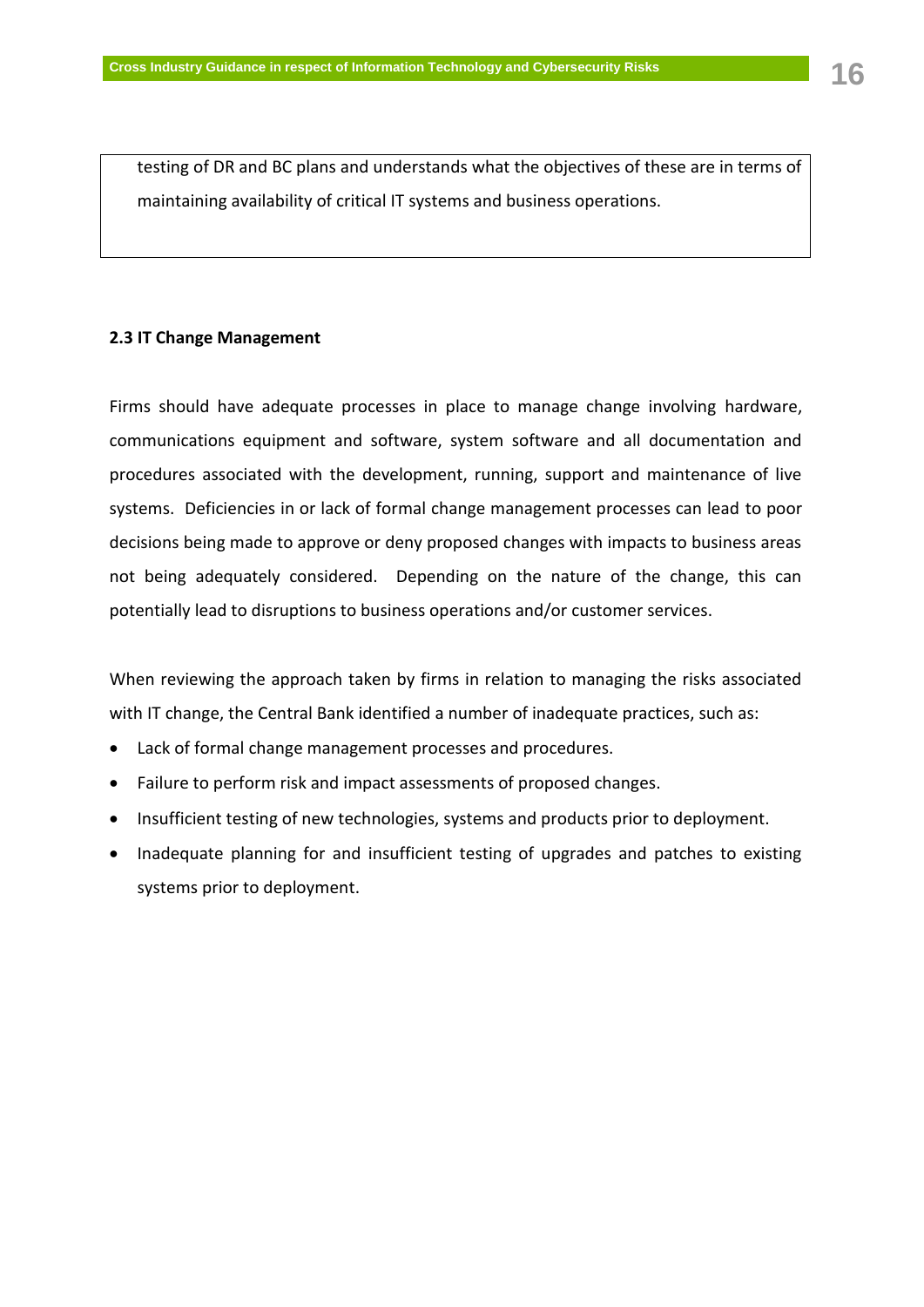With regard to IT change management undertaken by firms, the Central Bank expects that:

- 1. Firms have formal IT change management processes, including approval requirements, in place.
- 2. Adequate processes are in place to effectively address operational risks associated with the upgrade or the development/acquisition and implementation of new systems and software. These processes should include sufficient testing and consideration of security requirements in all stages of system or product design, development and testing.
- 3. IT project plans are documented. For major proposed changes to the IT infrastructure, a thorough prior risk and impact analysis is performed and documented and establishes whether it is within the firm's risk appetite. The Board receives periodic updates on the progress including the risk status of major IT projects.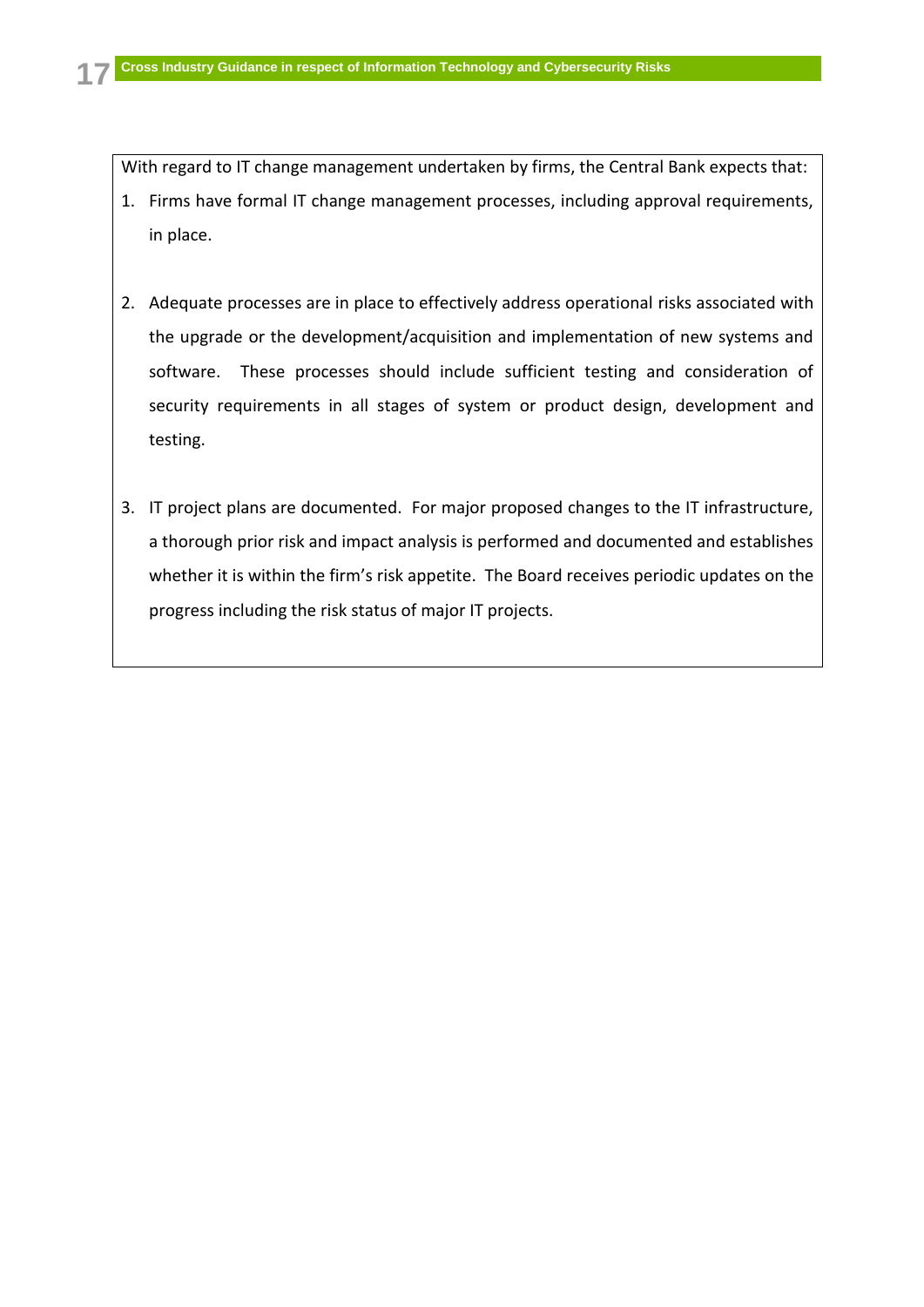# <span id="page-18-0"></span>**3. CYBERSECURITY**

Organisations are increasingly exposed to the risk of a cyber-attack due to the growing frequency and targeting of attacks, which are simultaneously becoming more sophisticated and difficult to detect. In addition, current and long-term technological trends (such as cloud computing, 'big data', mobile devices, financial technology and 'the internet of things') will further increase exposure to cyber risk. The technical complexities of the risks arising from operating in the digital society, with organisations required to manage a multiplicity of interrelated risks and vulnerabilities, pose significant challenges.

Firms are expected to have adequate processes in place to effectively address cyber risk. While it is recognised that there is no 'one size fits all' solution to addressing this risk, all firms should understand the strategic implications of cyber risk. The cyber risk management elements of the IT risk management framework, including associated policies and procedures, should not be viewed as static. Firms should review and update the framework regularly to reflect threat intelligence and changes in the internal and external operational environment.

Firms can reduce the frequency of security incidents by actively maintaining the security of data, applications, systems and networks. Adverse impacts arising from security incidents can be lessened by maintaining adequate incident handling capabilities and ensuring that incident recovery plans are in place. Further, poor security awareness in a firm is a significant contributor to increased cyber risk. Awareness can be increased through training and continuous reinforcement of users' security responsibilities and by the promotion of a strong security culture throughout the firm.

In assessing firms' cybersecurity arrangements, the Central Bank identified a number of inadequate practices, such as:

- Inadequate IT security awareness training of staff.
- Failure to develop a formal plan to address the specifics of cyber risk.
- Cyber risk assessments not being performed on a sufficiently regular basis.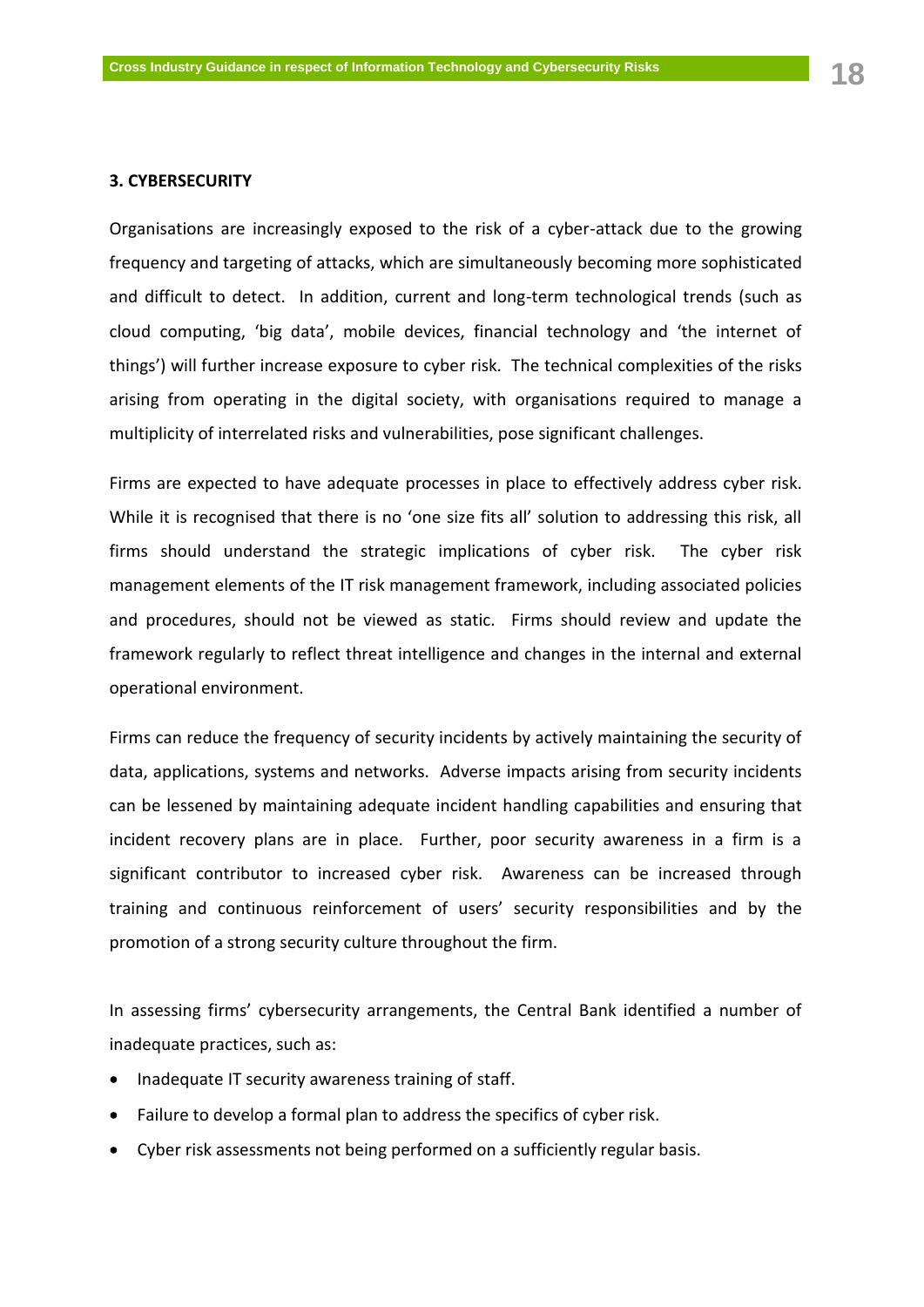- Ineffective firewall management/inadequate intrusion detection processes and weak security monitoring.
- Customer data not encrypted at rest or in transit.
- Insecure protocols used for data transmission.
- Older systems, with known IT security vulnerabilities supporting key business applications in some firms.

With regard to cybersecurity, the Central Bank expects that:

- 1. Cyber risk is managed within the context of overall IT risk management.
- 2. Firms have a well-considered and documented strategy, reviewed and approved by the Board, in place to address cyber risk. Documented cybersecurity policies and procedures are maintained, monitored and enforced which support effective implementation of the security risk management strategy. Cybersecurity roles and responsibilities are clearly defined, documented and communicated to relevant staff.
- 3. Firms develop and implement security awareness training programmes to provide information on good IT security practices, common threat types and the firm's policies and procedures regarding the appropriate use of applications, systems and networks. Staff with privileged access rights, in particular, should be aware of good IT security behaviour and all staff should have an appreciation of the importance of security to critical business activities and objectives.
- 4. At a minimum, cyber risk management addresses:
	- $\circ$  the identification of threats, vulnerabilities and risks and quantification of exposure specific to the firm;
	- $\circ$  the prevention and detection of security events and incidents, including reducing likelihood of occurrence and potential impact when it does;
	- o security incident handling; and
	- $\circ$  recovery planning for stabilisation and continuity of operations in the immediate aftermath of a security incident.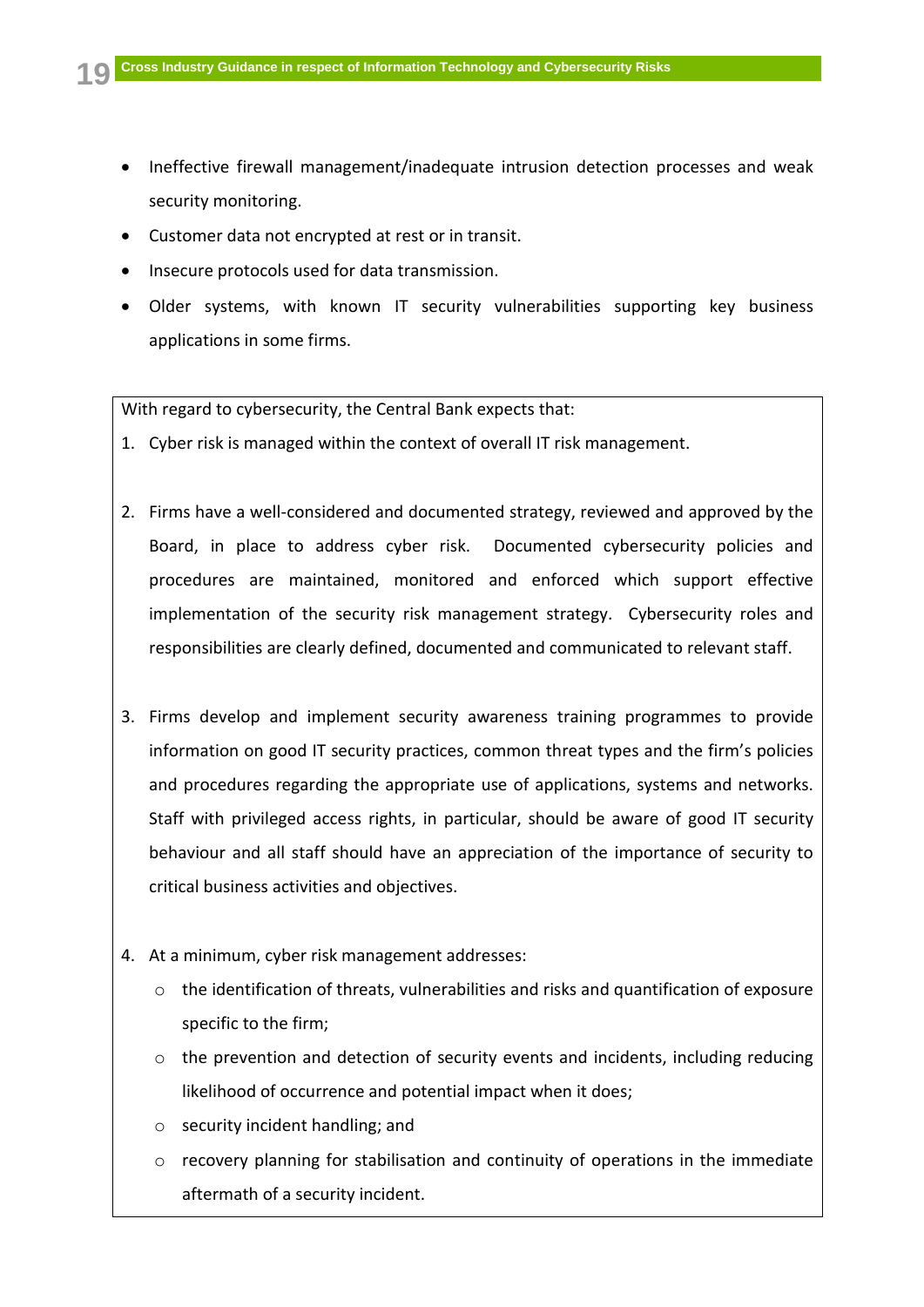- 5. Cyber risk assessments are performed on a regular basis and include identification of external and internal threats. To support intelligence gathering on current and emerging threats and vulnerabilities, firms should consider participating in security information sharing forums.<sup>5</sup>
- 6. Robust safeguards are in place to protect against cybersecurity events and incidents. Techniques and technologies that firms may consider include, but are not limited to, strong authentication, encryption, intrusion prevention and detection, advanced malware protection, strong access controls (including physical controls) and network segmentation providing isolation and defence in depth when required.
- 7. There are processes in place to classify data enabling the firm to identify sensitive, valuable and critical data that the firm stores, processes or transmits. Appropriate safeguards (commensurate with the value or importance of the data) are implemented to ensure that it remains secure, complete, accurate and readily available to authorised users who need it. The processes should provide for the secure logging of all data access.
- 8. Firms implement strong controls over access to their IT systems, whether from inside or outside the firm. Users are granted only the level of access required to perform their responsibilities ("Principle of Least Privilege") and only staff with proper authorisation are permitted to access sensitive or critical data and systems.
- 9. Adequate processes are in place to monitor information systems and assets and to detect security events and incidents in a timely manner, preferably using predictive indicators. The effectiveness of detection processes and procedures are tested periodically. This can be achieved by conducting penetration testing exercises

1

<sup>&</sup>lt;sup>5</sup> Cybersecurity information sharing networks, whether formal or informal, can provide valuable intelligence on threats, attacks and vulnerabilities and allow participants to benefit from the collective experiences, knowledge and analytical capabilities of the group.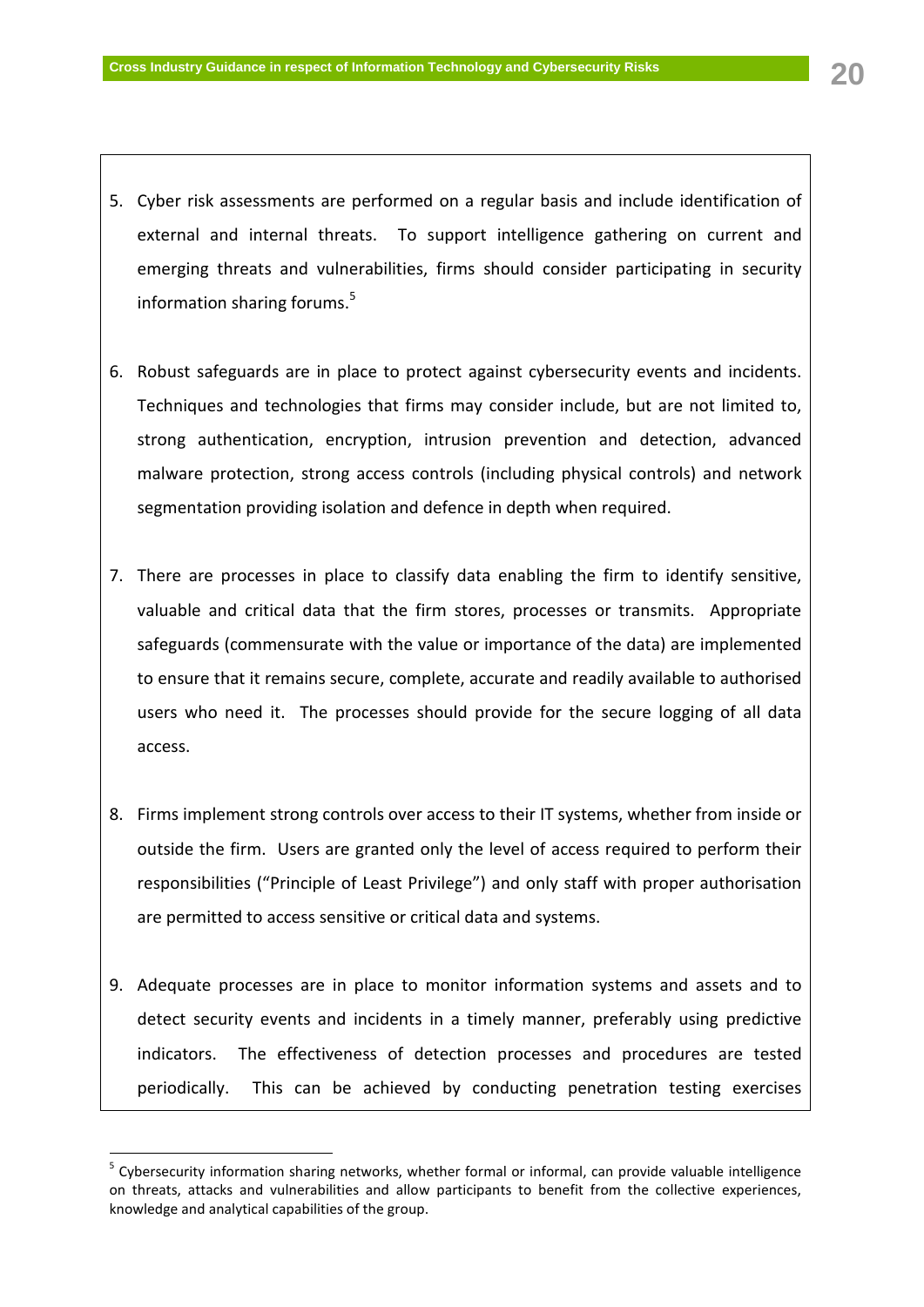undertaken by either the firm's staff or trusted third parties.

- 10. Firms have a documented cybersecurity incident response plan in place that provides a roadmap for the actions the firm will take during and after a security incident.<sup>6</sup> Incident response plans address, inter-alia, the roles and responsibilities of staff, incident detection and assessment, reporting and escalation as well as response strategies to be deployed. A plan for communications with relevant external stakeholders, including customers, also forms a part of the response plan.
- 11. The firm notifies the Central Bank when it becomes aware of a cybersecurity incident that could have a significant and adverse effect on the firm's ability to provide adequate services to its customers, its reputation or financial condition.
- 12. A documented recovery plan is in place to resume critical operations rapidly following a cybersecurity incident. Key findings from the lessons learned from cybersecurity incidents are incorporated into the refinement and update of control structures and the incident response and recovery plans.
	- 13. Firms consider relevant good practices and internationally adopted frameworks for IT security risk management as may be appropriate for their firm.<sup>7</sup>

 $\overline{a}$ 

 $^6$  There are many publicly available cybersecurity specific incident response guides that firms may find useful in this regard. These include but are not limited to: the Good Practice Guide for Incident Management from the European Network and Information Security Agency (ENISA), NIST Computer Security Handling Guide (Special Publication 800-61) and ISO/IEC 27002 (section 16) Information Security (Security Techniques) Code of Practice for information security controls.

 $^7$  There are many frameworks and standards available including, for example, the ISO/IEC27001 and ISO/IEC27002, the National Institute of Standards and Technology ("NIST") Special Publication 800 series, and the NIST Framework for Improving Critical Infrastructure. The Payment Card Industry Security Council Standards, while mandatory for merchants accepting credit card payments, may also be a useful resource.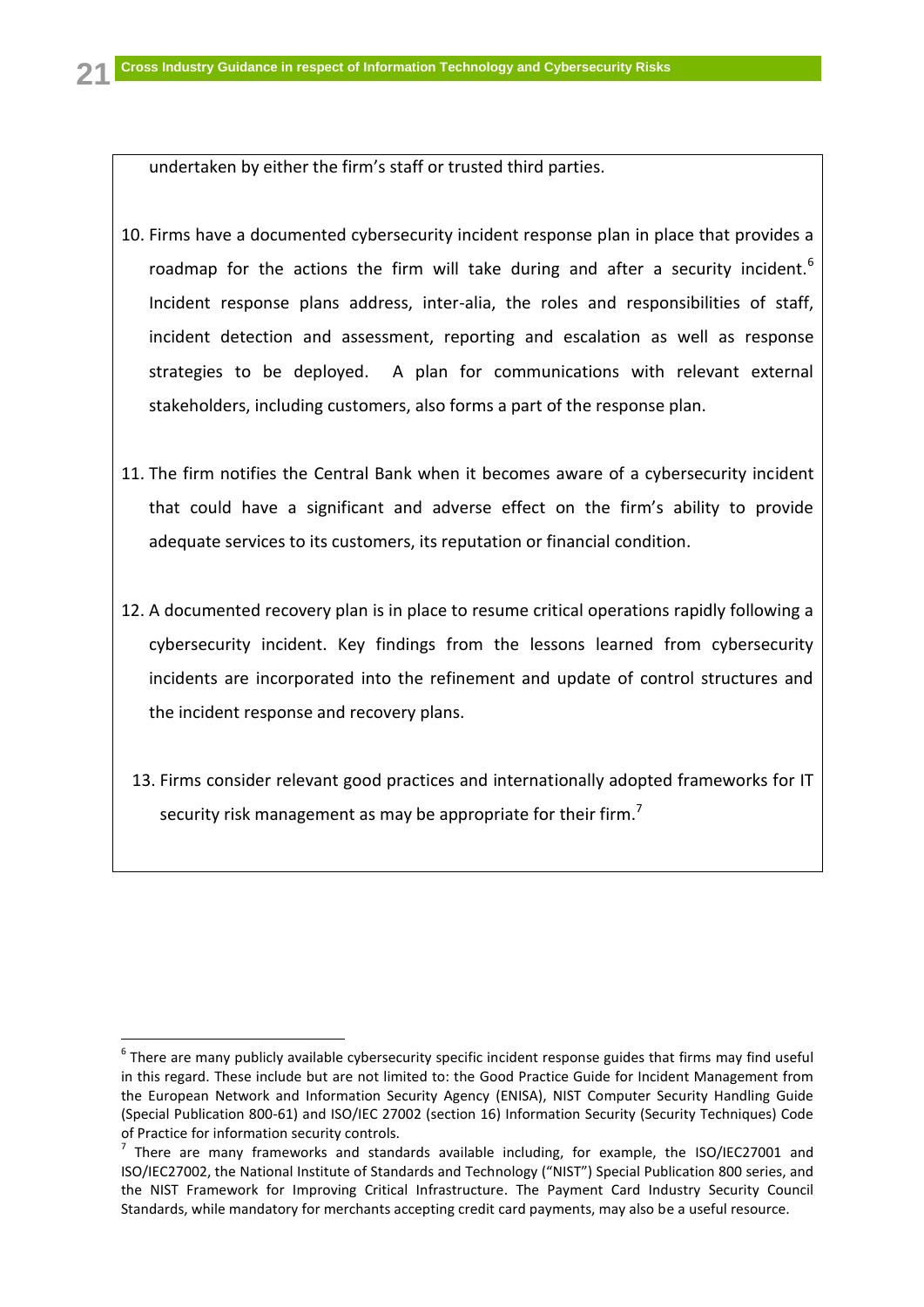# <span id="page-22-0"></span>**4. OUTSOURCING OF IT SYSTEMS AND SERVICES**

Regulated firms increasingly rely on outsourcing service providers ("OSPs") of IT services, in many cases outsourcing all or part(s) of the IT function. A wide array of IT outsourcing services are available including those related to back-office functions, cloud services, system development and maintenance, website hosting, security and disaster recovery. Outsourcing does not reduce the inherent risks associated with IT or the business lines that are using it and firms are reminded that responsibility for the effective management of those risks remain with the regulated firm. Outsourcing can expose firms to additional and/or increased levels of risk relating to security, operational performance and business continuity, if not properly managed. Firms are required to have adequate governance and risk management processes in place to effectively address the risks associated with outsourcing of IT services, including cloud services.<sup>8</sup>

In assessing the governance and risk management structures in place around outsourcing of IT systems and services, the Central Bank identified a number of inadequate practices, such as:

Failure to carry out thorough due diligence on prospective IT OSPs.

1

- Service Level Agreements ("SLAs") lacking sufficiently robust provisions in relation to security, service availability, performance metrics or penalties.
- Failure to ensure that the outsourcing agreement provides for appropriate levels of support to be available for critical IT services.
- Inadequate monitoring of OSP service performance. This has resulted in, for example, shortfalls in service delivery going undetected by the firm for an extended period.
- Insufficient development of OSP exit management strategies and contingency plans.
- In respect of intra-group IT outsourcing and where the parent or group entity provides the IT service to the Irish firm, the Central Bank has frequently observed that SLAs were either not formally agreed or that only limited or umbrella SLAs existed. Where SLAs did

 $^8$  Cloud services is an emerging area which the Central Bank and other supervisory authorities are giving ongoing consideration to. The Central Bank will be cognisant of future international regulatory guidance on this topic. Firms must fully understand the risks associated with utilising cloud services.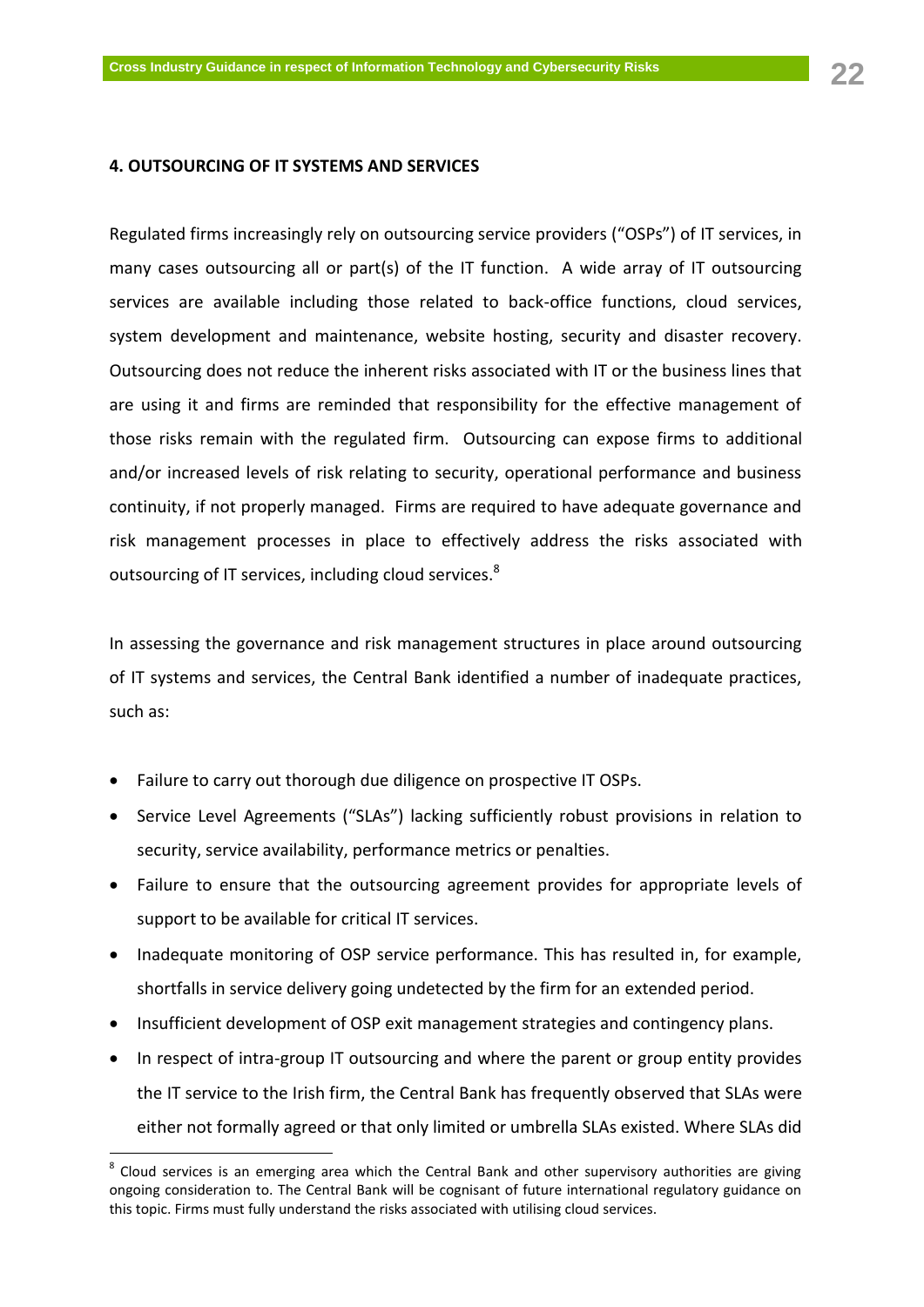exist and key performance indicators ("KPIs") had been agreed, they were often not sufficiently monitored or reported on.

With regard to the governance and risk management structures in place around outsourcing of IT systems and services, the Central Bank expects that:

- 1. A framework is in place with clear lines of responsibility for ongoing management, operational oversight, risk management and regular review of the firm's OSPs.
- 2. Thorough due diligence is conducted on prospective OSPs. Due diligence includes consideration of, inter-alia, the OSP's technical capabilities, performance track record and financial strength and viability. The due diligence also considers whether the OSP can meet its requirements in relation to service quality and reliability, security and business continuity in both normal and stressed circumstances. Firms satisfy themselves that the selected OSP has sufficient and robust controls in place in relation to its cybersecurity. These controls should be at least as strong as the controls utilised by the firm itself.
- 3. The contract between the firm and its selected OSP includes a documented SLA or equivalent. The SLA:
	- $\circ$  clearly sets out the nature, quality and scope of the service to be delivered as well as the roles and responsibilities of the contracting parties;
	- o includes requirements for service levels, availability, and reliability, including measurable performance metrics and remedies for performance shortfalls. Using the key provisions of the SLA, firms regularly monitor the service delivery performance to determine if the OSP is delivering to the required standards. Where performance shortfalls are identified, these are addressed with the OSP in a timely manner; and
	- $\circ$  includes provisions relating to system and information/data security, business continuity and disaster recovery, service scalability, assurance and service termination, where appropriate. In particular, where new storage services are utilised, such as cloud, contracts with cloud providers specify the location(s) where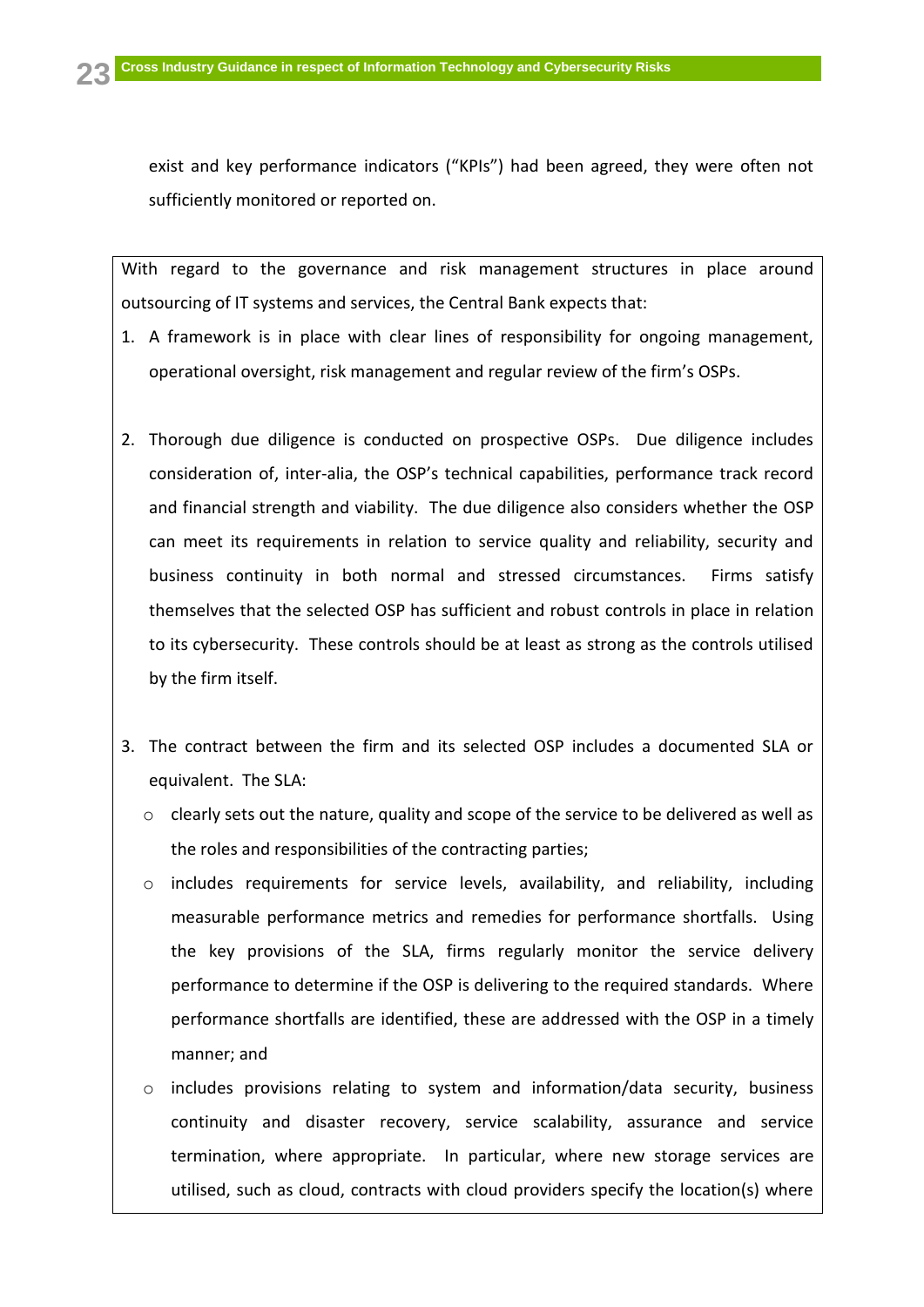required when transmitting and storing data.

the firm's data is stored, processed and managed, and the security measures

- 4. Firms develop and maintain an exit management strategy to reduce the risks of business disruption should key IT outsourced services be unexpectedly withdrawn by the OSP, or voluntarily terminated by the firm. Viable options for resuming the impacted service(s) should be identified which are proportionate to the nature, scale and complexity of the firm; for example, in the case of smaller firms where transaction volumes are modest, a plan to revert to manual systems (with appropriate controls implemented) for a short period may be appropriate. In particular, where new storage services are utilised, such as cloud, contingency plans are in place that allow for the cloud service to be transitioned to a backup facility, an alternative service provider or managed within the institution itself if necessary.
- 5. Firms apply the same level of controls and oversight to intra-group IT outsourcing arrangements as to arrangements with external OSPs.
- 6. Firms monitor for the development of potential concentration risks and take appropriate action if they are, or are likely to become, reliant on a small number of OSPs to provide critical IT services. A high reliance on a single, or small number of providers, exposes the firm to a greater scale of potential business disruption risk.
- 7. The outsourcing policy includes a provision that any outsourcing arrangements entered into by the firm should not impede effective on-site or off-site supervision of the firm by the Central Bank. This should also be reflected in any specific contracts entered into by the firm.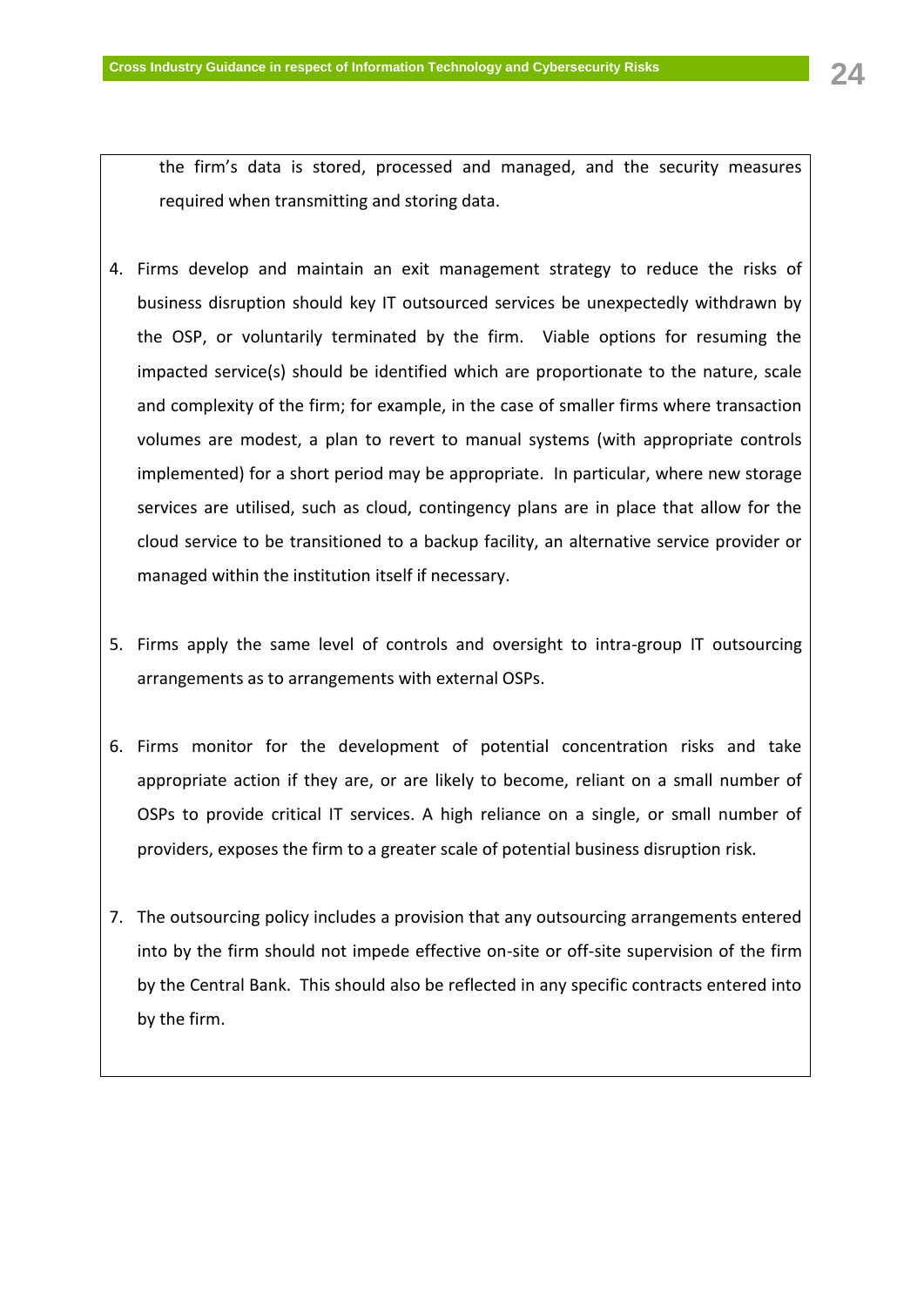# <span id="page-25-0"></span>**Appendix 1: Glossary**

 $\overline{a}$ 

In this paper, the following definitions are used: $9$ 

**Business continuity:** The capability of the organisation to continue delivery of products or services at acceptable predefined levels following a disruptive incident.<sup>10</sup>

**Cyber-attack:** The use of an exploit by an adversary to take advantage of a weakness(es) with the intent of achieving an adverse effect on the IT environment.<sup>11</sup>

**Cyber risk:** The combination of the probability of an event occurring within the realm of a firm's or person's information assets, computer and communication resources and the consequences of that event for a firm or person.<sup>12</sup>

**Cybersecurity:** Refers to the set of controls and organisational measures and means (human, technical, etc.) used to protect information system assets and communication networks against all non-physical attacks, irrespective of the attack being initiated through a physical or logical security breach. Controls and measures include preventing, detecting and responding to all malicious IT activities perpetrated to information system assets, potentially affecting systems or data confidentiality, integrity or availability, as well as the traceability of operations executed on these information systems and networks.

**Cybersecurity risk management:** The process used by a firm to establish an enterprisewide framework to manage the likelihood of a cyber-attack and develop strategies to mitigate, respond to, learn from and coordinate its response to the impact of a cyberattack. The management of a firm's cyber-risk should support the business processes and be integrated into the firm's overall risk management framework.<sup>13</sup>

 $9$  In providing these definitions, it is recognised that there is limited standardisation and hence alternative definitions for some terms can be found in other sources.

 $10$  ISO 22301:2012, Societal security - Business continuity management systems - Requirements.

 $11$  Committee of Payments and Market Infrastructures & Board of the International Organization of Securities Commissions ("CPMI-IOSCO"), '[Guidance on Cyber Resilience for Financial Market Infrastructures](https://www.iosco.org/library/pubdocs/pdf/IOSCOPD535.pdf)', June 2016.  $\frac{1}{2}$  Ibid.

<sup>&</sup>lt;sup>13</sup> Committee of Payments and Market Infrastructures & Board of the International Organization of Securities Commissions ("CPMI-IOSCO"), '[Guidance on Cyber Resilience for Financial Market Infrastructures](https://www.iosco.org/library/pubdocs/pdf/IOSCOPD535.pdf)', June 2016.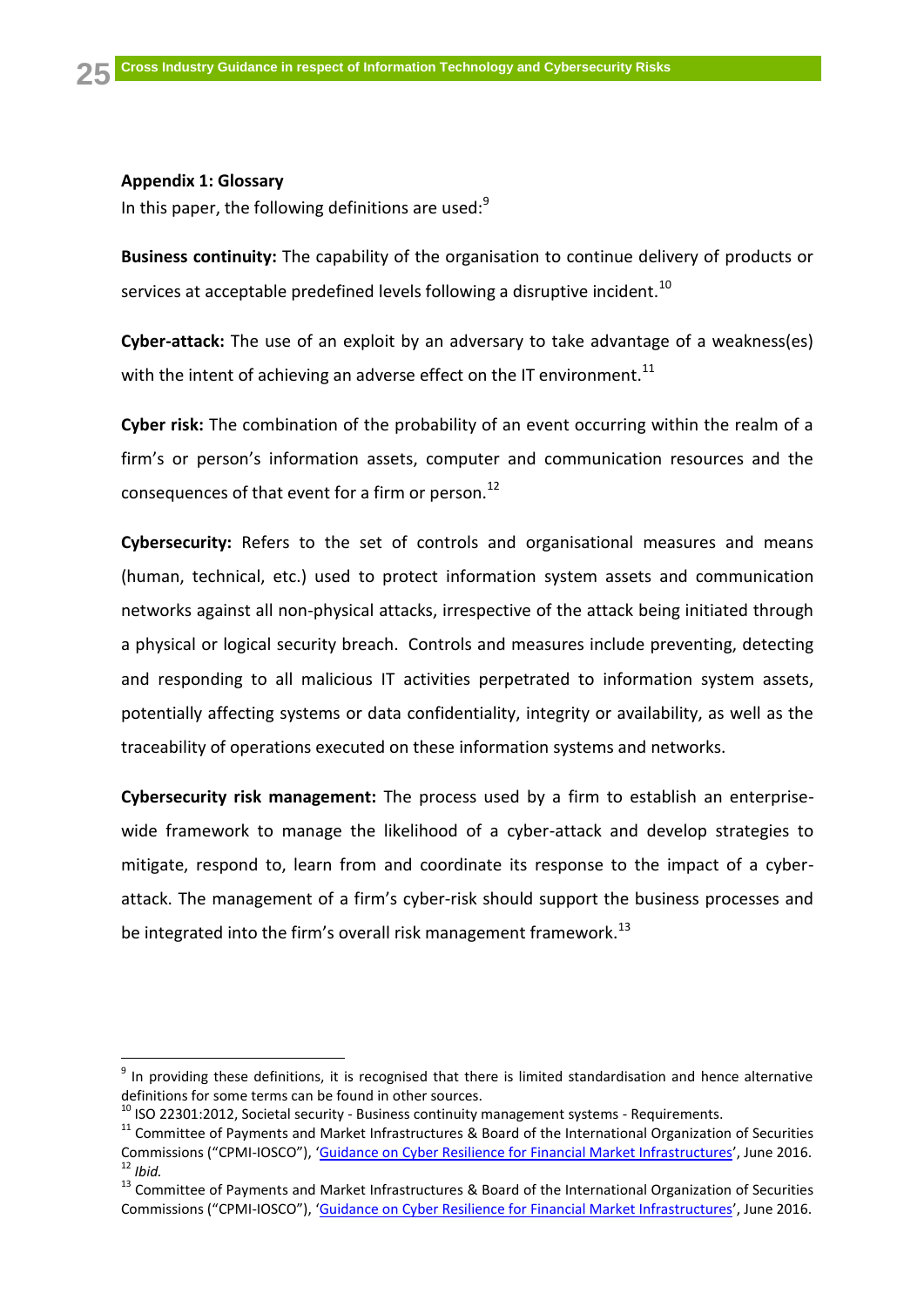**Cloud services:** Services utilising the storing, processing and usage of data on remotelylocated computers, accessed via the internet. $^{14}$ 

**Disaster recovery**: The process of rebuilding business operations or infrastructure after the disaster has passed.<sup>15</sup>

**Information Technology ("IT"):** Services, interconnected systems or hardware that make up the firm's IT infrastructure. This includes but is not limited to computers, their peripherals, storage devices, software, services (including cloud services and professional services that support the IT infrastructure) and related resources.<sup>16</sup>

**IT inventory of assets:** A comprehensive, regularly updated record of IT assets (including hardware, software, databases, connectivity arrangements and external services) employed by the Financial Firm and the policies for their operation, maintenance, upgrade and monitoring.<sup>17</sup>

**IT risk register:** A regularly updated listing of the attributes of known and potential IT risks that could affect the firm. At a minimum, the register should detail the likelihood and potential business impact of each risk materialising, and the owner of each IT risk type within the firm.<sup>18</sup>

**Information assets:** refer to data, hardware, software, networks or other elements of a firm's IT landscape that support information-related activities.

**Regulated Firms (or Firms):** Refers to entities regulated by the Central Bank of Ireland.

**Operational risk:** Operational risk is the possibility of negative financial, business and/or reputational impact resulting from inadequate or failed internal governance and business processes, people, systems, or from external events.

1

 $14$  European Commission - '[Unleashing the Potential of Cloud Computing in Europe](http://eur-lex.europa.eu/LexUriServ/LexUriServ.do?uri=COM:2012:0529:FIN:EN:PDF)', 2012

<sup>&</sup>lt;sup>15</sup> SANS Institute White Paper '[Introduction to Business Continuity](https://www.sans.org/reading-room/whitepapers/recovery/introduction-business-continuity-planning-559) Planning'

<sup>&</sup>lt;sup>16</sup> FFIEC - [Information Technology Examination Handbook,](http://ithandbook.ffiec.gov/) 2015.

<sup>&</sup>lt;sup>17</sup> ISO - Information technology  $-$  Security techniques  $-$  Information security management systems  $-$ Overview and vocabulary, 2014.

 $^{18}$  ISACA - Risk IT [Framework,](http://www.isaca.org/Knowledge-Center/Research/ResearchDeliverables/Pages/The-Risk-IT-Framework.aspx) 2009.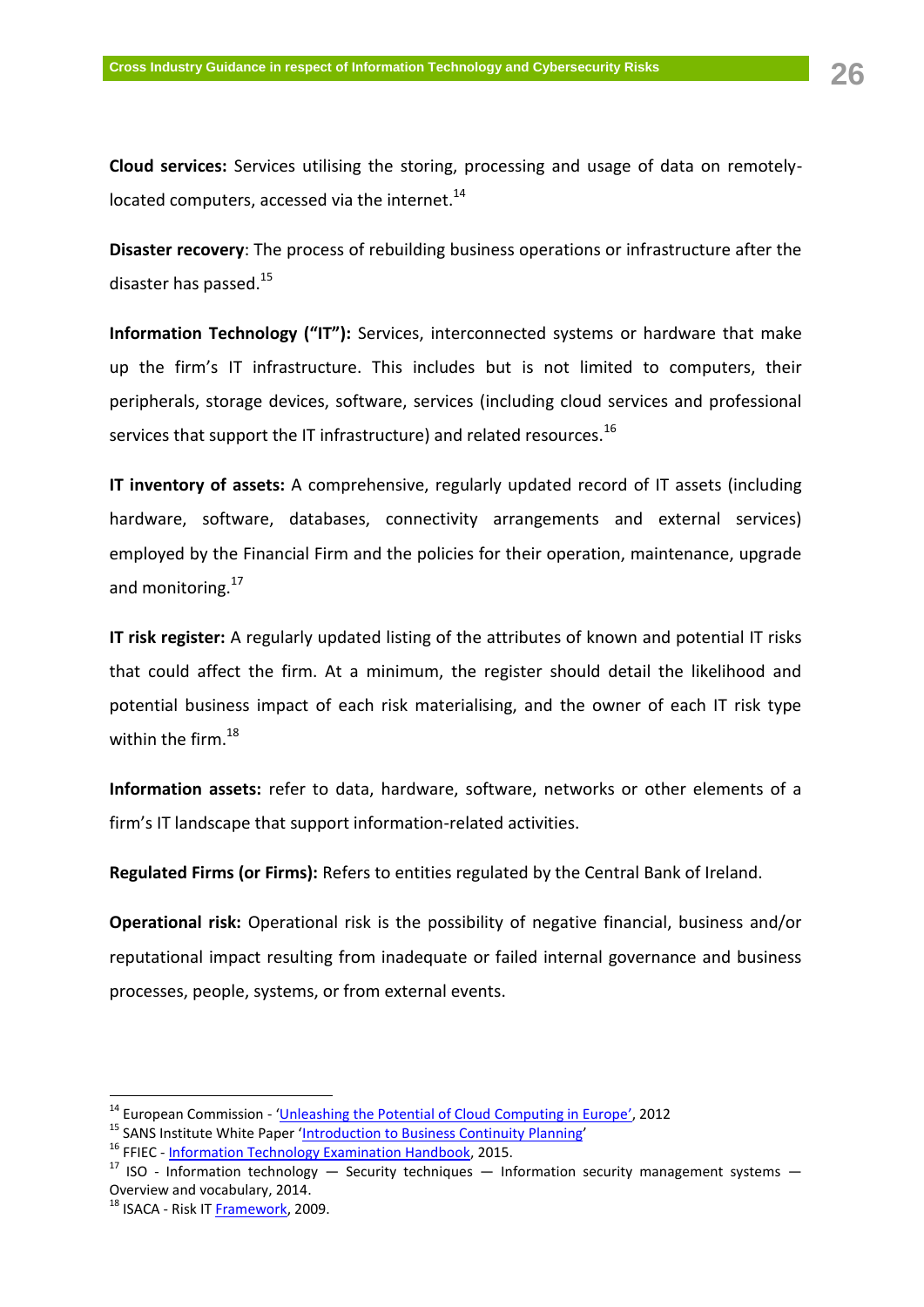**Outsourcing:** an authorised entity's use of a third party (the "outsourcing service provider") to perform activities that would normally be undertaken by the authorised entity, now or in the future. The supplier may itself be an authorised or unauthorised entity.<sup>19</sup>

**Outsourcing service provider:** the supplier of goods, services or facilities, which may or may not be an authorised entity, and which may be an affiliated entity within a corporate group or an entity that is external to the group.<sup>20</sup>

**Risk appetite:** The aggregate level and types of risk an organisation is willing to assume within its risk capacity to achieve its strategic objectives and business plan.<sup>21</sup>

**Security event:** Any observable occurrence in a system and/or network. Events sometimes provide an indication that an incident is occurring.<sup>22</sup>

**Security incident:** An assessed occurrence that actually or potentially jeopardizes the confidentiality, integrity, or availability of an information system; or the information the system processes, stores, or transmits; or that constitutes a violation or imminent threat of violation of security policies, security procedures, or acceptable use policies.<sup>23</sup>

**Vulnerability:** A weakness in a system, application, or network that is subject to exploitation or misuse.<sup>24</sup>

 $\overline{a}$ 

<sup>&</sup>lt;sup>19</sup> EBA - [Guidelines on outsourcing,](https://www.eba.europa.eu/regulation-and-policy/internal-governance/guidelines-on-outsourcing) 2006.

<sup>20</sup> *Ibid.*

<sup>&</sup>lt;sup>21</sup> FSB -  $Principles$  $Principles$  $Principles$  for an Effective Risk Management Framework, 2013.</u>

<sup>&</sup>lt;sup>22</sup> NIS[T Glossary](http://www.nist.gov/manuscript-publication-search.cfm?pub_id=913810) of Key Information Security Terms.

<sup>&</sup>lt;sup>23</sup> NIS[T Glossary](http://www.nist.gov/manuscript-publication-search.cfm?pub_id=913810) of Key Information Security Terms.

<sup>&</sup>lt;sup>24</sup> NIS[T Computer Security Handling Guide](http://nvlpubs.nist.gov/nistpubs/SpecialPublications/NIST.SP.800-61r2.pdf) (Special Publication 800-61).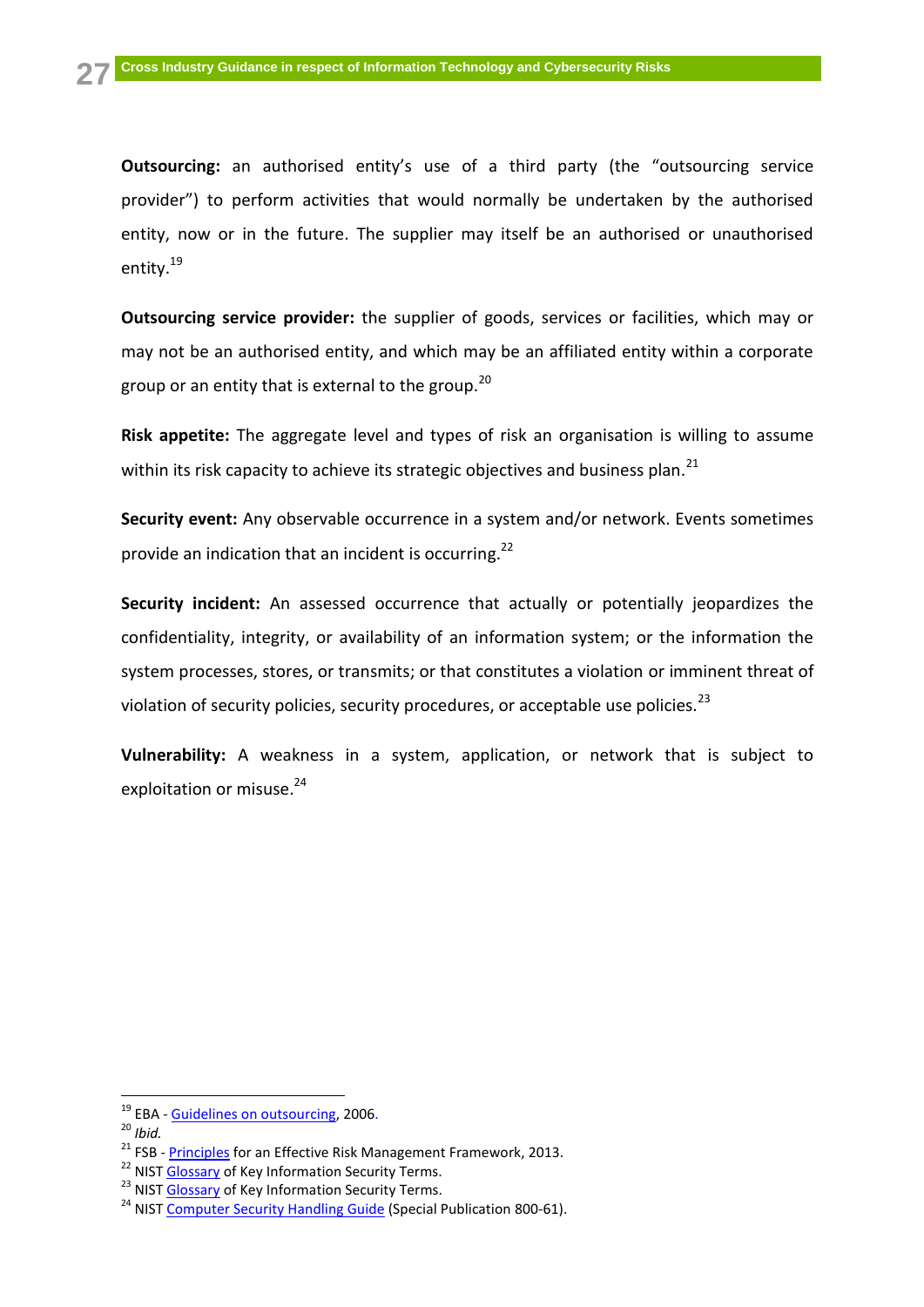# <span id="page-28-0"></span>**Appendix 2: Key International Guidance for Firms**

| Organisation                 | <b>Guidelines</b>                                 | <b>Issue date</b> |
|------------------------------|---------------------------------------------------|-------------------|
| <b>Basel Committee on</b>    | Principles for the sound management of            | <b>June 2011</b>  |
| <b>Banking Supervision</b>   | operational risk                                  |                   |
| <b>Committee on Payments</b> | <b>Guidance on Cyber Resilience for Financial</b> | June 2016         |
| and Market Infrastructures   | <b>Market Infrastructures</b>                     |                   |
| & International              |                                                   |                   |
| Organization of Securities   |                                                   |                   |
| Commissions                  |                                                   |                   |
| <b>European Banking</b>      | <b>Guidelines on Internal Governance</b>          | September         |
| Authority                    |                                                   | 2011              |
|                              |                                                   |                   |
| <b>European Banking</b>      | Guidelines on common procedures and               | December          |
| Authority                    | methodologies for the supervisory review          | 2014              |
|                              | and evaluation process (SREP)                     |                   |
| <b>European Banking</b>      | Guidelines on the security of internet            | December          |
| Authority                    | payments                                          | 2014              |
| <b>European Banking</b>      | <b>Guidelines on outsourcing</b>                  | December          |
| Authority                    |                                                   | 2006              |
| European Insurance and       | Guidelines on system of governance                | September         |
| <b>Occupational Pensions</b> |                                                   | 2015              |
| Authority                    |                                                   |                   |
|                              |                                                   |                   |